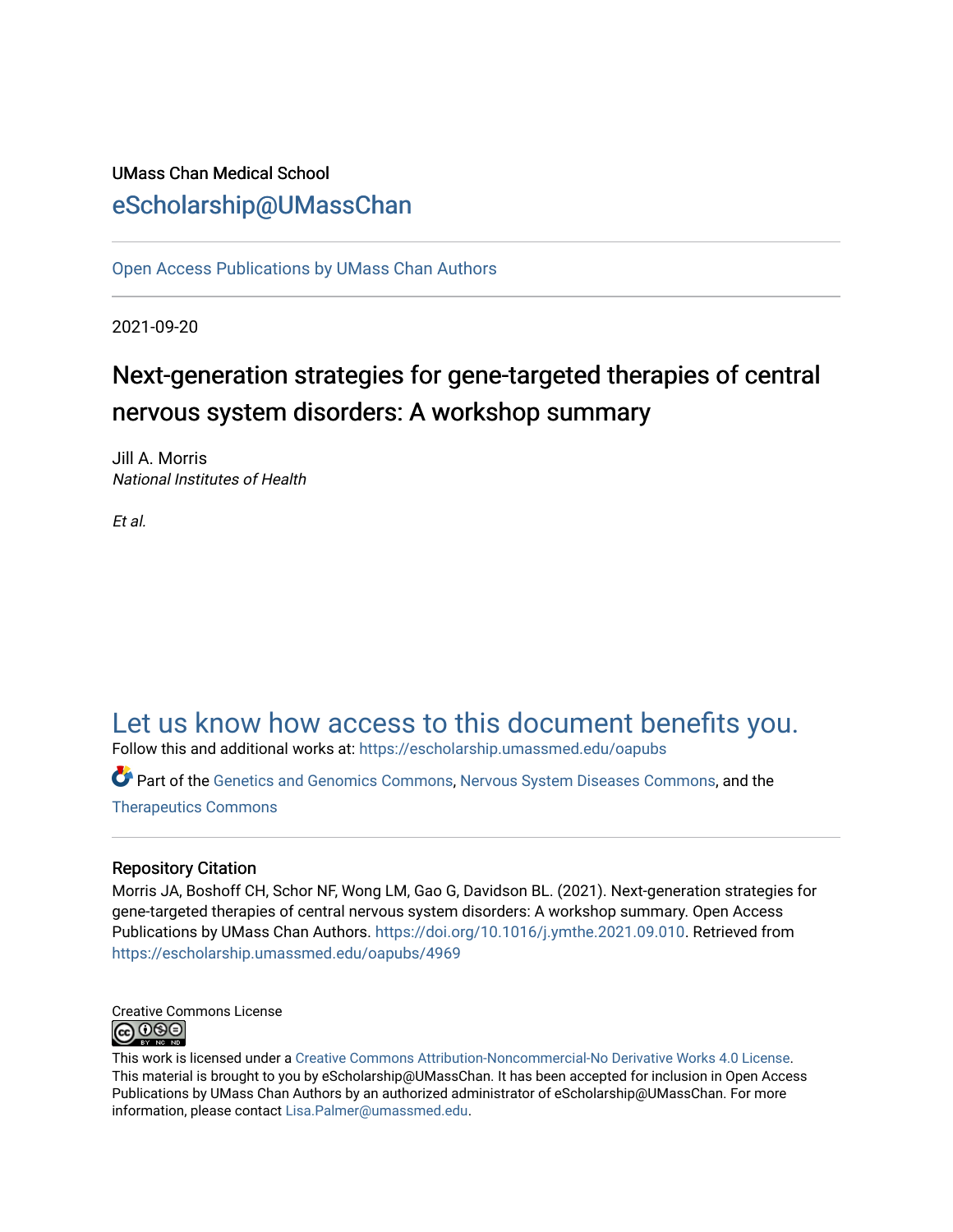

# Next-generation strategies for gene-targeted therapies of central nervous system disorders: A workshop summary

Jill A. Morris,<sup>[1](#page-1-0)</sup> Chris H. Boshoff,<sup>1</sup> Nina F. Schor,<sup>1</sup> Ling M. Wong,<sup>1</sup> Guangping Gao,<sup>2</sup> and Beverly L. Davidson<sup>3</sup>

<span id="page-1-1"></span><span id="page-1-0"></span><sup>1</sup>National Institute of Neurological Disorders and Stroke, National Institutes of Health, Bethesda, MD 20892, USA; <sup>2</sup>Horae Gene Therapy Center, UMass Medical School, Worcester, MA 01605, USA; 3Children's Hospital of Philadelphia and University of Pennsylvania, Philadelphia, PA 19104, USA

The National Institute of Neurological Disorders and Stroke (NINDS) held a workshop titled "Next generation strategies for gene-targeted therapies of central nervous system (CNS) disorders" in September 2019 in Bethesda, MD, USA. The meeting brought together a multi-disciplinary group of experts in the field of CNS-directed gene-targeted therapy delivery from academia, industry, advocacy, and the government. The group was charged with identifying the key challenges and gaps in this evolving field, as well as suggesting potential solutions. The workshop was divided into four sessions: (1) control of level and location, (2) improving delivery and distribution, (3) enhancing models and manufacturing, and (4) impacting patients. Prior to the workshop, NINDS established working groups of key opinion leaders (KOLs) for each session. In pre-meeting teleconferences, KOLs were tasked with identifying the research gaps and key obstacles that delay and/or prevent gene-targeted therapies to move into the clinic. This approach allowed for the workshop to begin with problemsolving discussions and strategy development, as the key issues had been established. The overall purpose of the workshop was to consider knowledge gaps and potential strategies to inform the community around CNS gene-targeted therapies, including but not limited to researchers and funders.

# **INTRODUCTION**

Recent advances in the field of gene-targeted therapies have contributed to increased interest in gene addition, gene silencing, and genome-editing strategies as approaches to treatment of neurological disorders. The National Institute of Neurological Disorders and Stroke (NINDS) held a workshop titled "Next generation strategies for gene-targeted therapies of central nervous system (CNS) disorders" on September 26 and 27, 2019 in Bethesda, MD, USA. This workshop brought together a multi-disciplinary group of experts from academia, industry, advocacy, and government to identify key challenges and gaps, as well as opportunities in gene-targeted therapies for CNS disorders. In addition, the discussions provided insight into how NINDS could facilitate these next generation strategies for developing therapies for patients with neurological disorders. CNSdirected gene-targeted therapies involve unique challenges, including delivery into the spinal cord and brain, distribution throughout the

CNS or in specific brain regions, cell type-specific expression, spatiotemporal specific expression for neurodevelopmental disorders, timing of delivery before neurodegeneration is irreversible, and effects on CNS circuitry. The workshop was held in a roundtable format with the overall goal of having a highly interactive forum focused on therapeutic strategy development.

The workshop objectives were to determine what is needed and how to accelerate progress in four key areas: (1) Control of level and location, including issues with overexpression, the need for cell type-specific capsids and regulatable promoter/enhancers, and the potential of off-target effects; (2) Improving delivery and distribution, including understanding and evading the immune response upon delivery of the gene-targeted therapy, enabling second administration, new tools to detect and evaluate an immune response, and tracking distribution; (3) Enhancing models and manufacturing, including preclinical models, animal models of immune responses, and manufacturing challenges; and (4) Impacting patients, including clinical trial readiness, innovative/adaptive trial design, standardized clinical procedures/measurements, ethics, and clinical trial networks.

In preparation for the workshop, NINDS convened pre-meeting working group teleconferences for each session during which key opinion leaders (KOLs; see [supplemental information](#page-12-0)) were tasked with brainstorming research gaps and key obstacles to be discussed during the in-person meeting. This approach enabled more productive, problem-solving dialogue during the workshop. By the start of the workshop, key issues had been established and the participants were poised to devise strategies for addressing these obstacles and identify pathways through which to move forward.

The in-person workshop was videocast and virtual attendees were encouraged to participate by sending their comments to the

E-mail: [jill.morris@nih.gov](mailto:jill.morris@nih.gov)

E-mail: [davidsonbl@chop.edu](mailto:davidsonbl@chop.edu)

<https://doi.org/10.1016/j.ymthe.2021.09.010>.

Correspondence: Jill A. Morris, National Institute of Neurological Disorders and Stroke, National Institutes of Health, Bethesda, MD 20892, USA.

Correspondence: Beverly L. Davidson, Children's Hospital of Philadelphia and University of Pennsylvania, Philadelphia, PA 19104, USA.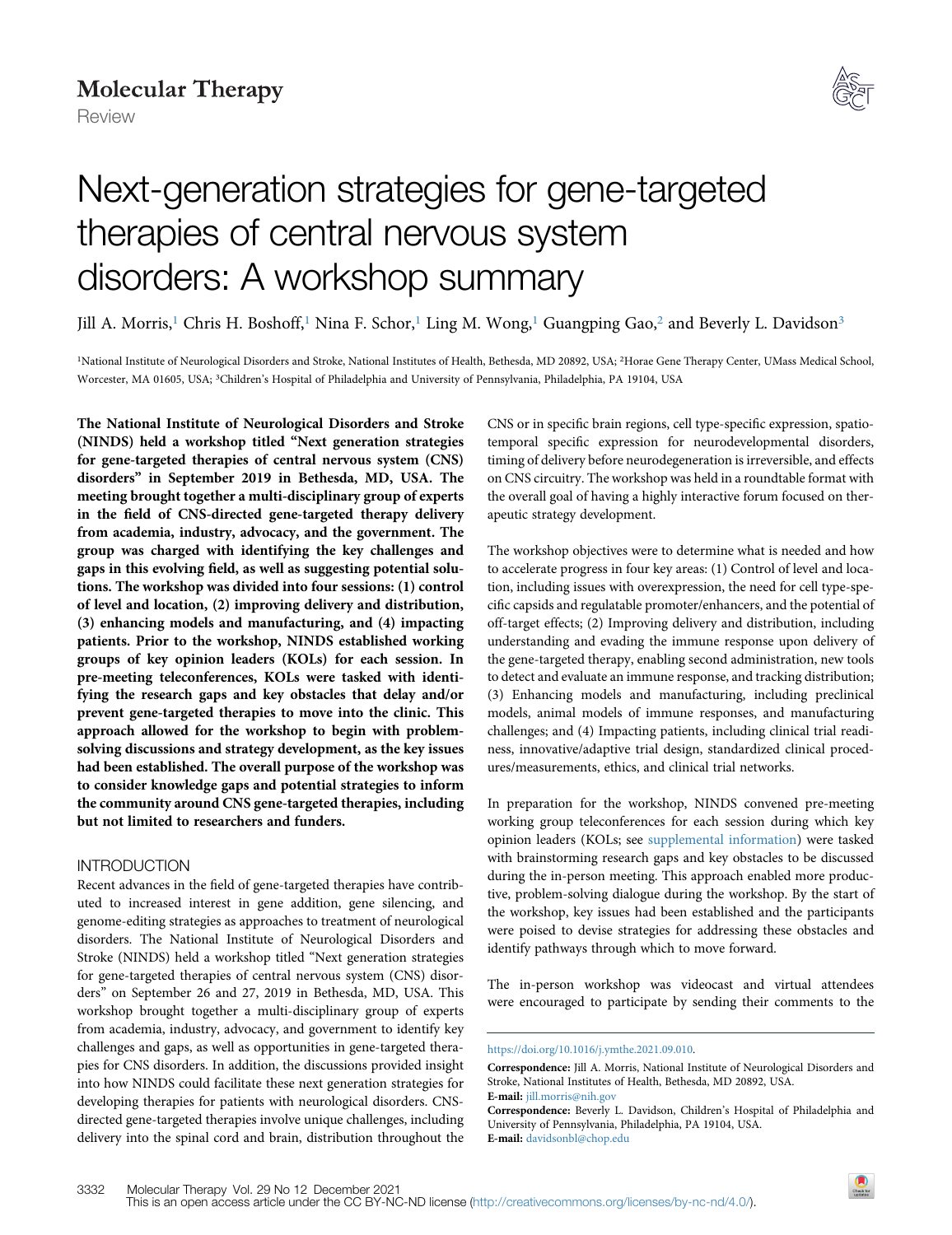organizers. To facilitate strategy development, participants were instructed to think high level and big picture and to propose solutions: across CNS diseases (i.e., not disease specific); for both common and rare diseases; considering all types of gene-based strategies, including gene replacement, antisense oligonucleotides (ASOs), RNA therapies, and genome editing; considering all delivery methods (e.g., viral, nonviral) as well as specific delivery routes (i.e., systemic or local); identifying the key gaps (e.g., in knowledge, infrastructure); and providing input on what NINDS needs to know about these obstacles and strategies. To frame strategy implementation, participants were tasked with considering the following: realistic goals and specific deliverables; prioritization and timeline; roadblocks that are immediately and addressable; and ways that the community, across academia, government, industry, and non-profit organizations, could collaborate to address these obstacles.

# <span id="page-2-0"></span>SESSION 1: CONTROL OF LEVEL AND LOCATION

Session one focused on the challenges of transgene overexpression, the need for cell type-specific capsids and regulatable promoters/ enhancers, the development of an adeno-associated virus (AAV) CNS atlas, and how to assess and minimize off-target effects.

### **Overexpression**

Multiple participants noted that too much gene expression or overexpression in the wrong cells can be deleterious. For example, in early GM2 gangliosidoses preclinical studies it was determined that AAVrh8 vectors encoding species-specific  $\alpha$ - or  $\beta$ -hexosaminidase subunits at a 1:1 ratio were tolerated when delivered by intracranial (i.c.) infusion in the mouse, cat, and sheep models. However, a comparable dose to that used in the cat model delivered by bilateral infusion into the thalamus and left ventricle in nonhuman primates (NHPs) resulted in neurotoxicity.<sup>[1](#page-12-1)</sup> In other studies, aimed at treating frontotemporal dementia and neuronal ceroid lipofuscinosis, AAV9 vectors containing the progranulin (GRN) gene were delivered via the lateral ventricles to obtain widespread distribution of GRN overexpression in a Grn null mouse model. The investigators found region- and cell type-specific T cell-mediated toxicity due to GRN over-expression causing degeneration of hippocampal neurons and glia.<sup>[2](#page-12-2)</sup>

In many cases, overexpression might not even be necessary to achieve clinical benefit. Workshop participants discussed the finding that the same efficacy can be obtained using a weak promoter (e.g., the JeT promoter) as using a strong promoter (e.g., the CAG promoter) to drive transgene expression in mouse models of disease. The distribution of AAV throughout the CNS is more important than getting high levels of expression for some diseases. The key is to get the right level of expression in enough target cells to provide clinical benefit. For example, it was asserted that in lysosomal storage disorders, it is typically thought that just 10% of endogenous protein expression levels can correct cellular dysfunction.

It became clear during the discussion that widespread and uniform cellular distribution of viral transduction is a critical objective in AAV gene therapy. If AAV is delivered by intrathecal (i.t.) adminis-

tration, the cells close to the injection site will be transduced by numerous virions, resulting in a high level of transgene-encoded protein expression while other cells farther away will have low levels of expression. For example, there could be 500 copies of an AAV-delivered transgene in one cell and 5 copies in another cell and, therefore, there could be 100-fold higher expression in one cell than another. Furthermore, a recent publication examining ASO distribution after i.t. delivery reported similar issues with differences in intracellular ASO concentrations.<sup>[3](#page-12-3)</sup>

It was also noted that expression levels should be considered in the context of normal neurodevelopment, as endogenous expression levels may vary at different developmental time points. For example, some genes may require higher levels in specific cell types during early postnatal development, and decreased expression in adulthood. This links directly to the idea of regulatable gene therapy. This is complicated even more by cell-autonomous effects, that is, the need to manage expression levels on a per-cell basis. The understanding of the natural expression profile of the gene of interest in the context of lifespan and in the right intracellular environment (i.e., cell autonomous) is critical to the proper tailoring of gene therapies. For example, for numerous neurodevelopmental disorders, including Rett syndrome, overexpression of the gene product is clinically known to be deleterious. $4$  Some groups, therefore, are trying DNA or RNA editing approaches, but there are concerns about low efficiency and off-target effects of these therapies.

Alternatively, there are situations where high levels of transgene expression may be needed. For example, gene therapy approaches to shrink tumors use AAV vectors containing the caspase transgene that are injected into the tumor, and high levels of caspase expression are required for tumor volume reduction. High expression levels may also be needed for ex vivo gene therapy. For example, to treat some lysosomal storage disorders, cells are harvested from the patient, then lentiviral vectors transduce the cells ex vivo, and the cells are then transplanted back into the patient to secrete the transgene-encoded protein for cross-correction of other cells.

In summary, improved methods and technologies should ideally provide sufficient intracellular concentrations of AAVs or ASOs to many cells across the CNS ([Table 1\)](#page-3-0). In addition, for neurodevelopmental disorders, it is critical to first understand the endogenous expression levels in specific cell types throughout development. Therefore, there is also a clear need to develop regulatable gene therapy approaches. This would include the generation of regulatable promoters/enhancers that mimic the endogenous expression levels in the correct cell type throughout the lifespan and especially during neurodevelopment [\(Table 1\)](#page-3-0).

#### Developing cell- and organ-specific capsids

To prevent overexpression and to achieve the appropriate spatiotemporal expression, it is critical to develop vectors to target the right cells, with expression at appropriate levels [\(Table 1](#page-3-0)). The workshop attendees identified specific considerations that need to be kept in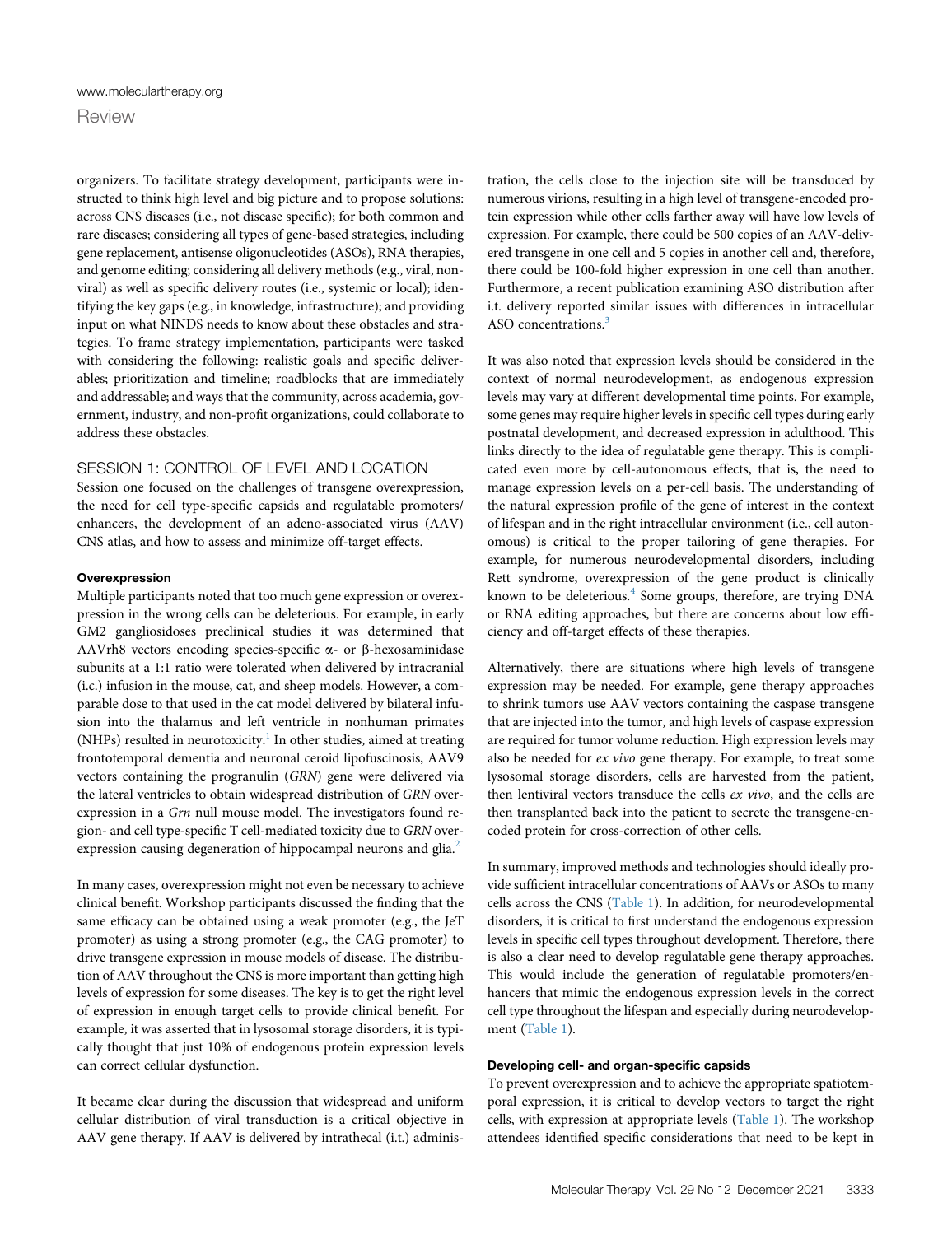<span id="page-3-0"></span>

| Table 1. Session 1: Control of level and location      |                                                                                                                                                                                                                                                                                                                                                                       |  |
|--------------------------------------------------------|-----------------------------------------------------------------------------------------------------------------------------------------------------------------------------------------------------------------------------------------------------------------------------------------------------------------------------------------------------------------------|--|
| Topic                                                  | Needed knowledge and strategies                                                                                                                                                                                                                                                                                                                                       |  |
| Addressing overexpression                              | Advance methods and technologies that will result in desired intracellular concentrations of AAV or ASOs<br>across the CNS or to targeted cell types.                                                                                                                                                                                                                 |  |
|                                                        | Understand the natural expression of the gene of interest in the context of lifespan and in the right intracellular<br>environment (cell autonomous), particularly for neurodevelopmental disorders.                                                                                                                                                                  |  |
| Developing cell- and organ-specific capsids            | Develop AAV capsids that will (1) transduce specific CNS cell types, including different neuronal and glial cell<br>subtypes; (2) transduce the various neuronal and glial progenitor cells at different stages of CNS development;<br>and (3) de-target specific cell types or organs that contribute to an immune response or toxicity when they<br>are transduced. |  |
|                                                        | Develop accessible methods to determine whether AAV capsids identified by rational design or directed<br>evolution in animal models translate to cell- and organ-specific expression in humans.                                                                                                                                                                       |  |
|                                                        | Explore other viral vector delivery options including lentivirus, nonpathogenic herpes virus, rabies, measles,<br>and other RNA and DNA viruses or non-viral delivery methods such as liquid nanoparticles.                                                                                                                                                           |  |
| Developing regulatable vectors: Promoters/enhancers    | Develop new cell type-specific promoters/enhancers in combination with AAV capsids (and potentially miRNAs)<br>that will express the transgene in specific CNS cell types, including the different types of neurons as well as glia,<br>and result in the appropriate expression levels in the correct cell type.                                                     |  |
|                                                        | For neurodevelopmental disorders, design regulatable or spatiotemporal promoters/enhancers that mimic the<br>endogenous expression levels in the correct cell type throughout neurodevelopment.                                                                                                                                                                       |  |
|                                                        | Understand how the cis elements (e.g., ITRs) from viral vectors are contributing to the promoter/enhancer activity<br>and whether ITRs can be insulated to prevent interaction with the promoter/enhancer.                                                                                                                                                            |  |
|                                                        | Examine other factors that may influence transgene expression, including sex differences, circadian rhythm<br>differences, and environmental factors.                                                                                                                                                                                                                 |  |
| AAV CNS atlas for cell specificity and biodistribution | Produce a public resource that includes data on both cell specificity and biodistribution for the various AAV<br>vectors, including the capsid, promoter/enhancer, transgene, and miRNA combinations; in addition, it should<br>integrate data on the methods/processes of rAAV production and capture the vector quality, including the<br>full/empty capsid ratio.  |  |
|                                                        | Multiple variables should be considered, including species, age, sex, and environmental factors; the data could<br>include advances in imaging modalities, single cell expression, and post-mortem analysis.                                                                                                                                                          |  |
| Off-target effects and toxicity                        | Investigate the mechanisms and determinants of AAV integration into the host genome.                                                                                                                                                                                                                                                                                  |  |
|                                                        | Understand the long-term effects in patients of CNS-directed AAV gene-targeted therapy, including AAV<br>integration.                                                                                                                                                                                                                                                 |  |

mind when generating regulatable vectors or modifying capsids for targeting. First, there is an insert size constraint of approximately 4.7 kb for AAV vectors. Second, the generation of AAVs engineered for specific transduction properties or expression in cell lines, mice, and/or NHPs may not translate to the in vivo human situation. This is a key concern and challenge.

Participants discussed different elements of AAV-based gene therapeutics that can be modified. For example, the capsid itself may be engineered to enhance cell type specificity. The two main approaches used to modify AAV capsids are rational design and directed evolution. Rational design is the genetic modification of the AAV capsid based on current knowledge of AAV structure and function. Directed evolution allows the alteration of the capsid landscape by generating capsid libraries through error-prone polymerase chain reaction (PCR), random peptide insertions, domain-focused and saturated mutations, and DNA shuffling. The library is subsequently screened for the desired cell type-specific expression in cells and/or animal models.<sup>[5](#page-12-5)</sup>

One example of a capsid-directed evolution screening method uses Cre recombination-based AAV targeted evolution (CREATE)<sup>[6](#page-12-6)</sup> and

the Multiplexed-CREATE platform.<sup>7</sup> For the latter, the researchers performed a positive and negative screen of a 7-aa substitution library at the AA455 loop of AAV-PHP.eB by intravenous (i.v.) administration in the mouse. Their goal was to find variants that bind preferentially to specific cells. They identified an AAV variant (AAV.CAP-B10) that transduces CNS neurons with high efficiency and transduces peripheral organs, including the liver, with reduced efficiency. De-targeting transduction of the liver is important to reduce the likelihood of an immune response and toxicity. Importantly, the cell and organ specificity of AAV.CAP-B10 was replicated in the adult marmoset following i.v. administration.<sup>[8](#page-12-8)</sup>

Often, directed evolution is performed with a multi-systems approach. The AAV library is first screened in one species and a pool of AAV variants is selected for cell and organ specificity. The resulting pool of variants is then screened in another species with the objective of identifying capsids that show the same specificity in multiple species. This is necessary as some AAV variants may be highly efficient at CNS transduction in one species but not in others. For example, the AAV variant AAV-PHP.B was found to be highly effi-cient at transducing cells throughout the CNS by i.v. administration.<sup>[6](#page-12-6)</sup> However, this efficacy did not translate to NHPs.<sup>[9](#page-12-9)</sup> Nonetheless, there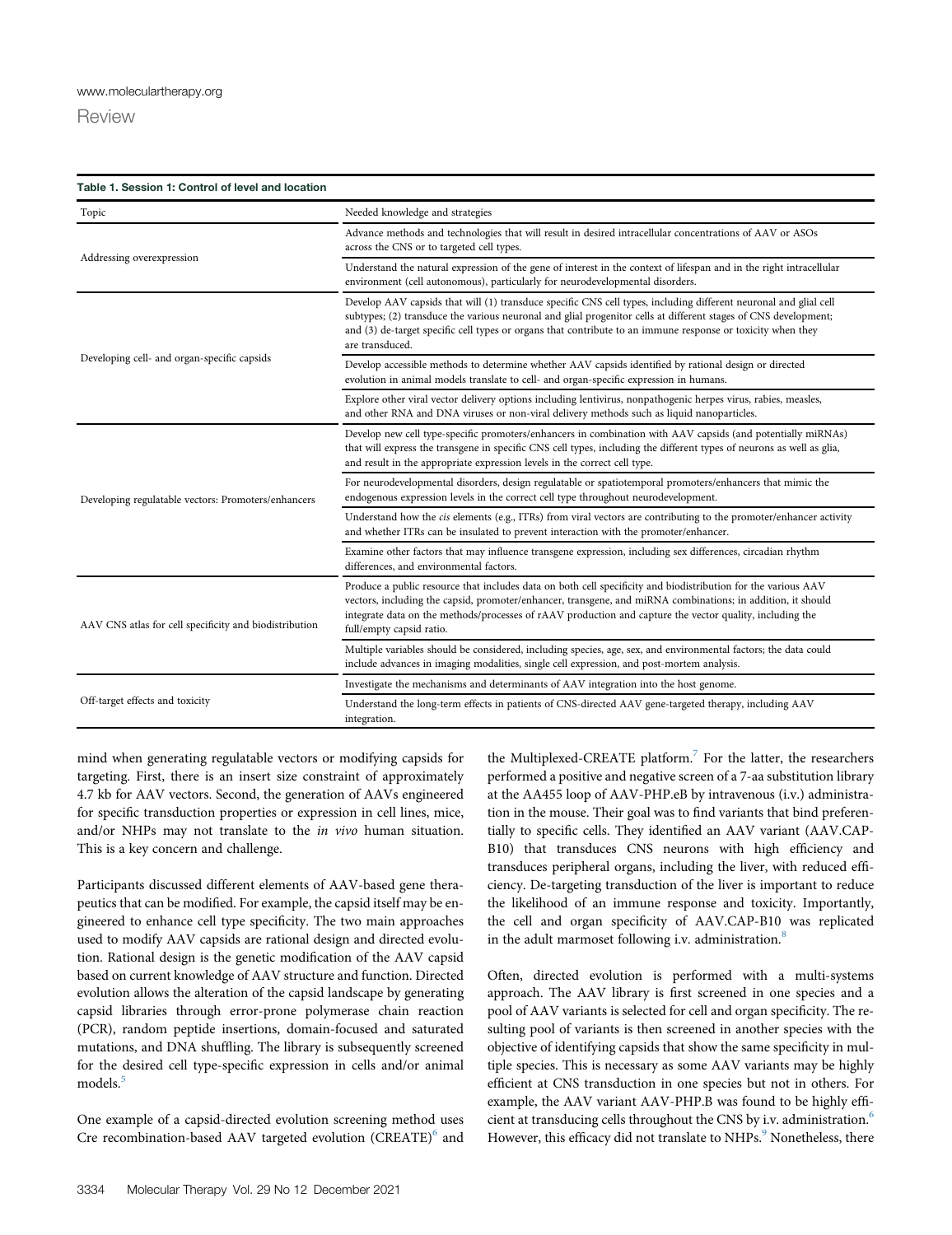is still the possibility that using directed evolution in rodents or NHPs may not translate to humans, in particular for patients with CNS disease where the extracellular matrices, cell surface receptors, or other cellular properties important for vector-mediated gene transfer are impaired. Understanding how engineered vectors transduce cells (e.g., identifying the receptors required for binding and entry) would help inform their translatability. The general consensus was that the field would benefit from using primates, or human tissue-based organoids or systems, to gain increased confidence to predict which capsids identified by directed evolution approaches are most likely to translate to cell- and organ-specific expression in humans ([Table 1\)](#page-3-0).

The overarching goals of capsid engineering include discovering AAV capsids that can transduce specific CNS cell types, including neuron and glia subtypes, better than currently used serotypes. As we advance to treating neurodevelopmental disorders, AAV capsids that transduce neuronal and glial progenitor cells at different stages of CNS development are essential. Moreover, the identification of variants that de-target specific cell types or organs that may contribute to an immune response or toxicity are needed ([Table 1\)](#page-3-0). Finally, the field should also consider revisiting other viral vector delivery options, including lentivirus, nonpathogenic herpes virus, rabies, measles, and other RNA and DNA viruses, as well as non-viral delivery methods such as lipid nanoparticles [\(Table 1\)](#page-3-0).

#### Developing regulatable vectors: Promoters/enhancers

The field lacks the ability to specifically express transgenes and would benefit from an array of available small cell type-specific promoters and/or enhancers for the various CNS cell types, including neurons and glia as well as their progenitors. As with developing vectors for treating neurodevelopmental disorders, promoters and enhancers that function in specific spatiotemporal patterns are critical ([Table 1\)](#page-3-0). These promoters/enhancers can be identified using similar types of approaches described for capsids. For example, barcoded libraries of promoters/enhancers can be inserted into an AAV vector and screened in vitro or in vivo for cell type-specific expression. However, the cell type or temporal specific expression of the promoter/enhancer needs to be identified in combination with the AAV serotype of choice because viral cis-regulatory elements can affect transgene expression.

Moreover, attendees suggested that there should be a dedicated effort to unravel how the viral cis-regulatory elements (e.g., inverted terminal repeats [ITRs]) are contributing to the promoter/enhancer activity because it is the combination of these elements that constitutes the therapeutic product ([Table 1\)](#page-3-0). Promoters and enhancers inserted into a viral vector can have crosstalk or work independently of the ITRs. It was suggested that the use and testing of cell type-specific promoters/ enhancers needs to be done in the context of the viral serotype or variant capsid, as the ITRs can have promoter activity.<sup>[10](#page-12-10)</sup> For example, a liver-"specific" promoter was shown to very efficiently drive Cre expression in spleen, kidney, brain, and other tissues. $11$  Therefore, insulating the ITRs may be necessary [\(Table 1\)](#page-3-0).

It was also noted that another approach to regulate expression of the transgene is to use cell type-specific microRNAs (miRNAs). Cell typespecific miRNA binding sites are placed in the  $3'$  untranslated region (UTR) of the transgene in the viral vector construct. The transgene expression levels will be regulated by the binding of the miRNAs to the mRNA transcript, resulting in its destabilization.<sup>[12](#page-12-12)</sup> Multiple miRNA binding sites can be used to de-target expression in certain cell types where transgene expression could be problematic. The miRNAs have the advantage of being very space efficient and can also allow for the use of a smaller, more promiscuous promoter. More recently, studies show that oral drugs can be used to modulate translation to varying levels.<sup>[13](#page-12-13)</sup> This approach, in combination with 3' UTR-embedded miRNA sequences or enhancers/promoters, may provide cell-specific and expression-level control.

Thus, as the field develops additional tools for gene therapy, goals should include expanding our capability to approach disorders where refined expression (at many levels) is needed. These should work in concert with AAVs that transduce specific cell types, as neurodegenerative and neurodevelopmental disorders require regulatable and/or spatiotemporal-specific promoters/enhancers that will work in combination with AAV serotypes to mimic the endogenous expression levels in the correct cell type throughout disease or development. The KOLs also noted that there are other factors to be considered that may influence expression, including sex-specific differences, circadian rhythm differences, and environmental factors [\(Table 1\)](#page-3-0).

#### AAV CNS atlas for cell specificity and biodistribution

It was suggested by KOLs that an AAV CNS atlas that includes data on cell specificity and biodistribution for current and emerging capsids would be of enormous use. Data should include the capsid, regulatory elements, and transgene, as the expression patterns will differ based on capsids and payloads. Therefore, two separate approaches are needed. One part of the atlas would contain information about the physical distribution of the capsid, which would be the blueprint. The second part would add expression patterns that emerge with varying payloads of elements between the ITRs. Researchers could use the atlas to identify the capsid/expression cassette combination that optimally matches the desired gene expression distribution ([Table 1\)](#page-3-0).

In addition, biodistribution may not only be affected by the capsid specificity but also by the manufacturing method and quality of the recombinant AAV (rAAV). Therefore, the atlas should integrate data on the method of rAAV production (e.g., baculovirus-Sf9 and human HEK293), as it may affect the viral properties such as traf-ficking and receptor binding.<sup>[14](#page-12-14)</sup> It should also capture the vector quality, including the full/empty capsid ratio.

To facilitate translation, the atlas should integrate data from multiple species. Moreover, it was suggested that multiple biological variables should be considered in conjunction with the vector-related data, including age, sex, and environmental factors. With the accumulation of data in the atlas, these variables can then be examined for any effect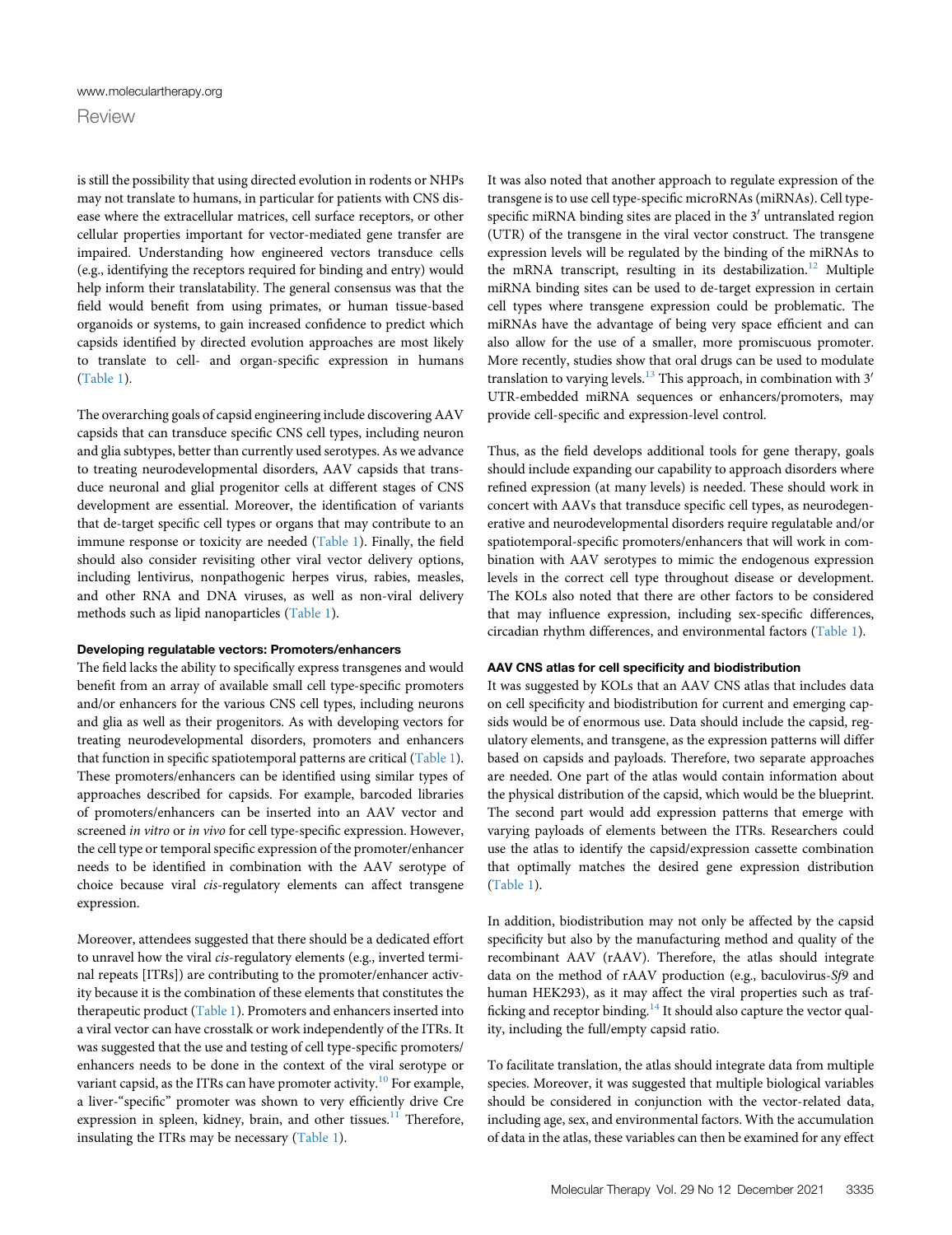on efficacy. When available, patient data could be added, which would allow researchers to determine the value of the atlas and its continued support. The data could include positron emission tomography (PET) imaging, single cell expression, and post-mortem analysis ([Table 1\)](#page-3-0). It would be of great value if both academic and industry partners contributed data to the atlas, as both would benefit. The atlas would be useful for both basic, translational, and clinical research.

#### Off-target effects and toxicity

There is a gap in our knowledge about the effects of having AAV episomes residing in the nucleus of transduced cells for long periods of time. From a hemophilia B gene therapy clinical trial, there are data demonstrating the presence of the AAV vector DNA and expression of factor IX (FIX) 10 years after intramuscular administration. Postmortem muscle biopsies were obtained from one patient who died from an unrelated cause. The investigators found that FIX was still being expressed by both RT-PCR and western blot, and they identified the AAV vector sequence in the whole genomic DNA extraction.<sup>[15](#page-12-15)</sup> In this case, the long-term effect must have been tolerated, as the nuclei remained. If this holds true for other tissues is unknown.

It was discussed among panel members that a better understanding of the long-term outcomes in patients who receive AAV gene-targeted therapy for CNS diseases would be useful to guide further development ([Table 1\)](#page-3-0). For example, we need to better understand the extent of AAV integration after gene addition strategies or gene editing. Some tissues, such as the the liver,  $16,17$  $16,17$  may show a higher prevalence of AAV integration than does the CNS, but when active nucleases provide free DNA ends, AAV integration can occur.<sup>[18](#page-12-18)</sup> Therefore, determining the mechanism of recombinant AAV integration into the host genome is critical so that we can develop methods to avoid these potential adverse events [\(Table 1\)](#page-3-0). Furthermore, it needs to be determined whether AAV integration is occurring in the currently ongoing CNS-directed human gene therapy trials ([Table 1\)](#page-3-0).

Importantly, note that a recent meta-analysis study determined that dorsal root ganglion (DRG) pathology occurs after high-dose AAV administration in the cerebrospinal fluid (CSF) or blood in NHPs.<sup>[19](#page-12-19)</sup> A strategy has been developed that avoids AAV pathology in the NHPs by downregulating the expression of the transgene in the DRG using the binding sites of a DRG-specific miRNA in the 3' UTR,<sup>[20](#page-12-20)</sup> or using capsids with reduced DRG transduction patterns. Patients who receive AAV gene-targeted therapy need to be clinically monitored for DRG function and toxicity. In the case of death, it would be beneficial to perform post-mortem analysis of the DRG to identify any pathology.

# SESSION 2: IMPROVING DELIVERY AND **DISTRIBUTION**

Session 2 focused on understanding and evading the immune response upon delivery of the gene-targeted therapy. This includes understanding and detecting both systemic immune responses as well as responses in the CNS. In addition, the discussion for the second half of the session focused on tracking distribution and axonal

transport of viral serotypes as well as the importance of understanding the disease state.

#### Immune response after delivery

Immune responses after the delivery of gene-targeted therapies may affect both their safety and efficacy. In addition, they may prevent the ability to readminister the therapy at a later time point. For CNS-targeted gene therapies, there are numerous options for vector delivery, including i.v., i.c., i.t., intracerebroventricular (i.c.v.), intraparenchymal (i.p.), and focused ultrasound (fUS) administration after i.v. delivery. Notably, the method of delivery, in addition to what is being delivered and expressed, can impact systemic and/or local immune responses.

The panel discussed that when characterizing an immune response, investigators should distinguish between immune responses to the capsid and to the protein expressed, between innate and adaptive immune responses, and between the different components of the immune response (e.g., activated T cells and neutralizing antibodies). In addition, the route of administration should be considered in that, relative to i.v. administration, administration directly into the brain may produce lower systemic immune responses; however, this is variable. Also, if delivery protocols employ blood-brain barrier (BBB) opening, such as mannitol or fUS, there needs to be consideration of the length of time the BBB is open and the possibility of an increased immune response. Finally, the disease state may impact the integrity of the BBB.

Other considerations are the differences between an immune response in a child versus an adult as well as the immune response in a relatively healthy brain versus that of a neurodegenerative disorder where the immune system may already be in an activated state. Degeneration often involves inflammatory processes as cells that are dying may attract immune cells to the site, which could affect the overall efficacy of the therapy.

It was also discussed that immune responses may depend on the cell specificity of the serotype. Serotypes that transduce multiple cell types may transduce immune cells that then act as antigen-presenting cells (APCs). Also, engulfment of AAV particles by APCs may drive immune responses.

It is important to determine both the cause and the character of an immune response to appreciate its clinical significance and understand how to it is best addressed. For example, after CNS AAV administration, testing for an immune response in the blood against the capsid and/or expressed protein may not be indicative of what is happening in the CNS. Microglia reside in the CNS, and if activated they can recruit inflammatory cells to the site of administration; other immune responses could be more systemic (e.g., due to neutralizing antibodies or lasting T cell responses to the capsid or transgene product).

Overall, there needs to be a better understanding of the CNS immune response to gene-targeted therapies to improve their safety and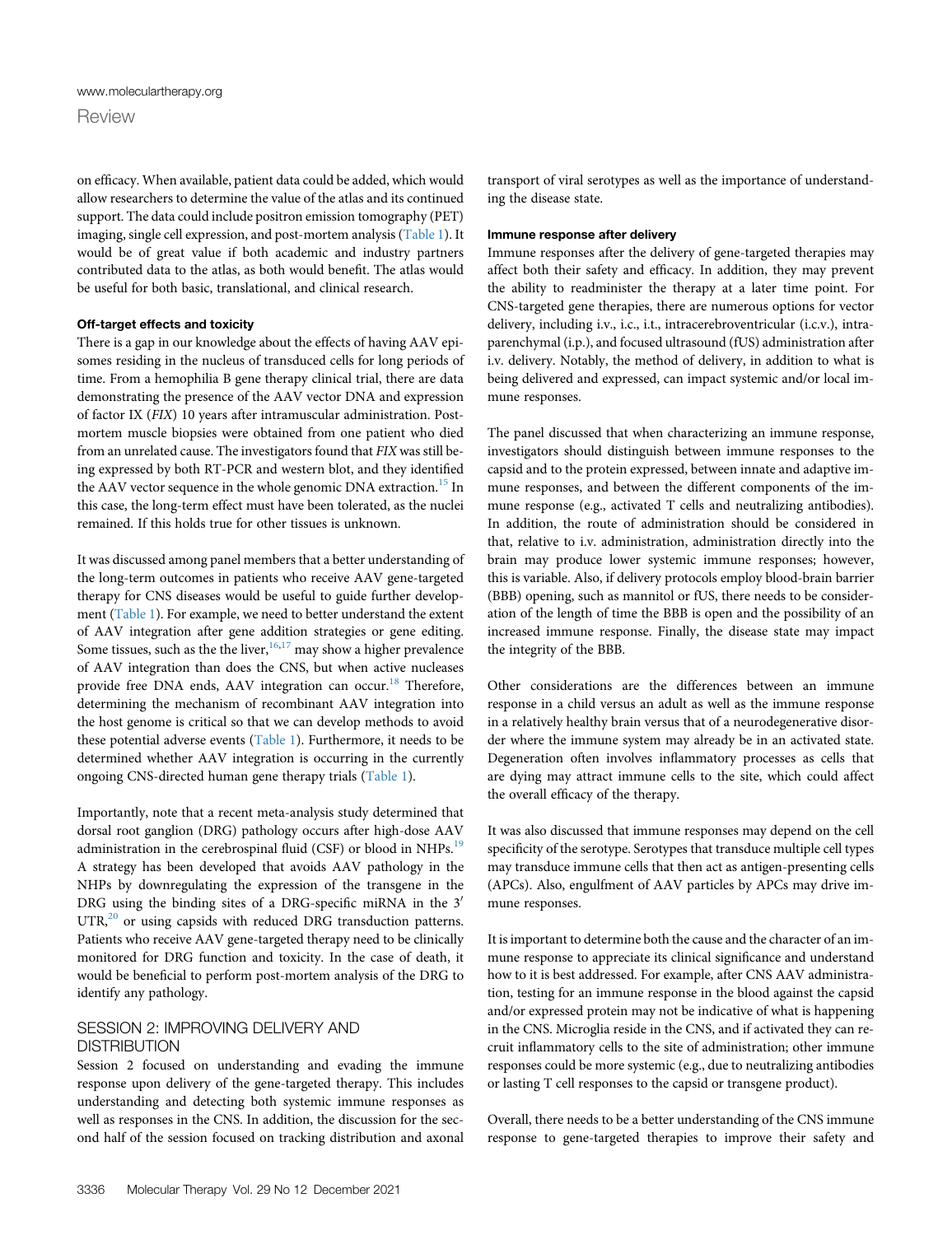<span id="page-6-0"></span>

| Table 2. Session 2: Improving delivery and distribution                          |                                                                                                                                                                                                                                                                                                                                 |  |
|----------------------------------------------------------------------------------|---------------------------------------------------------------------------------------------------------------------------------------------------------------------------------------------------------------------------------------------------------------------------------------------------------------------------------|--|
| Topic                                                                            | Needed knowledge and strategies                                                                                                                                                                                                                                                                                                 |  |
| Immune response after delivery                                                   | Better understand the CNS immune response to gene-targeted therapies with consideration of all the variables,<br>including route of delivery, transgene, dose, age at administration, neurodegenerative status, AAV serotype, AAV<br>DNA sequences, presence of neutralizing antibodies, and purity of the capsid preparation.  |  |
| Evading immune responses                                                         | Strategies to evade an immune response to the capsid, AAV DNA sequences, and the transgene-encoded protein<br>need to be developed for CNS-directed gene-targeted therapies.                                                                                                                                                    |  |
|                                                                                  | Strategies that enable the re-administration of a CNS gene-targeted therapy are necessary, because efficacy may decline<br>after a period (e.g., 10 years), and another dose may be required to maintain therapeutic benefits.                                                                                                  |  |
| Cross-reactive immunological material<br>(CRIM) to the transgene-encoded protein | Design new assays to determine when immune tolerance is reached in humans.                                                                                                                                                                                                                                                      |  |
|                                                                                  | Create a public database that includes immune response data as well as immunosuppression protocols from clinical trials.                                                                                                                                                                                                        |  |
| New tools to detect and evaluate an<br>immune response in the CNS                | Develop new noninvasive tools and methods to detect and characterize the CNS immune response in situ in live animal<br>models as well as in the clinic.                                                                                                                                                                         |  |
| Tracking distribution                                                            | Development of new methods and technologies such as tracers are needed to determine the biodistribution of the vector<br>as well as the transgene expression in real time; a significant advancement would be establishing methods that enable<br>determination of the specific cell types transduced.                          |  |
|                                                                                  | New noninvasive technologies, including imaging tracers, are needed to determine in real time whether transgene-encoded<br>proteins are being expressed and functioning; this is particularly critical for the long-term follow-up of gene therapy patients;<br>these would be necessary for each specific recombinant protein. |  |
|                                                                                  | For CNS gene-targeted therapies that affect circuitry function, innovative minimally invasive tools need to be designed to<br>measure specific circuit activity over time.                                                                                                                                                      |  |
| AAV transport                                                                    | Develop methods to track the expression or function of the capsid and/or the transgene-encoded cargo throughout the CNS.                                                                                                                                                                                                        |  |

efficacy [\(Table 2](#page-6-0)). As stated above, variables that may influence the immune response include delivery route, the protein expressed and if it is foreign, dose, patient age at administration, neurodegenerative status of the patient, the capsid type if an AAV and previous exposures, AAV vector genome sequences, and pre-existing neutralizing antibodies. Importantly, note that animal models often have different immune responses that may not represent what will happen in humans (discussed in [Session 3: Enhancing models and manufacturing\)](#page-8-0). Finally, the purity of the capsid preparation, as well as the nature of impurities based on different manufacturing methods, could alter the immune response.

#### Strategies to evade an immune response

Workshop participants discussed concerns over the immune response to AAV vector DNA sequences and methods to avoid it. Toll-like receptor 9 (TLR9) functions to detect foreign DNA and stimulates immune responses. TLR9 binds to unmethylated CpG motifs, which are frequently enriched in codon-optimized transgenes and strong ubiquitous promoters. Modification of AAV vector sequences to decrease CpG motifs can reduce innate immune responses and help with long-term transgene expression in the mouse skeletal muscle.<sup>[21](#page-12-21)</sup> Also, AAV vector sequences can be engineered to include short DNA oligonucleotides that inhibit TLR9 activation, reducing immune responses in the mouse liver, muscle, and retinas, as well as in pig retinas. $22$ 

As AAVs are often capable of transducing dendritic cells (DCs; a type of APC), immune responses to the expressed protein products occur. To circumvent this, researchers used a trick that was developed more than 15 years ago to restrict gene expression to certain cell types by

embedding miRNA binding sites in the  $3'$  UTR of the transgene; miR-NAs expressed in undesired cell types would turn the gene off. Because those miRNAs were not expressed in desired cell types, there would be no inhibition of desired gene expression.<sup>[23](#page-13-1)</sup> More recently, AAV vectors were engineered to contain a miR-142 and other immune cell-specific miRNA-binding sites in the 3' UTR of the transgene to improve muscle gene therapy. The miRNA motifs lowered expression in DCs and reduced cytotoxic T cell responses.<sup>[24,](#page-13-2)[25](#page-13-3)</sup> These strategies are being used similarly to prevent or mitigate immune responses to transgene-encoded proteins for CNS therapies ([Table 2](#page-6-0)).

In addition to CpGs, it was also noted that the woodchuck hepatitis virus post-transcriptional regulatory elements (WPREs) can elicit immune responses and should be avoided. Finally, strategies that enable the re-administration of a CNS gene-targeted therapy could become necessary, because efficacy may decline after a period (e.g., 10 years), necessitating re-dosing for sustained therapeutic benefits [\(Table 2\)](#page-6-0).

# Cross-reactive immunological material (CRIM) to the transgeneencoded protein

In addition to an immune response to the AAV capsid, there can also be an immune response to the transgene-encoded protein. CRIMnegative patients are those who are naive to the transgene-encoded protein and therefore may elicit an immune response to what, to them, is foreign. CRIM-positive patients express some level of endogenous protein and should be tolerant. In many monogenic diseases, the patients may have deletion mutations or mutations that result in no protein expression. Therefore, because these patients' bodies have never encountered a functional version of the protein, a significant proportion of the disease population may be CRIM-negative.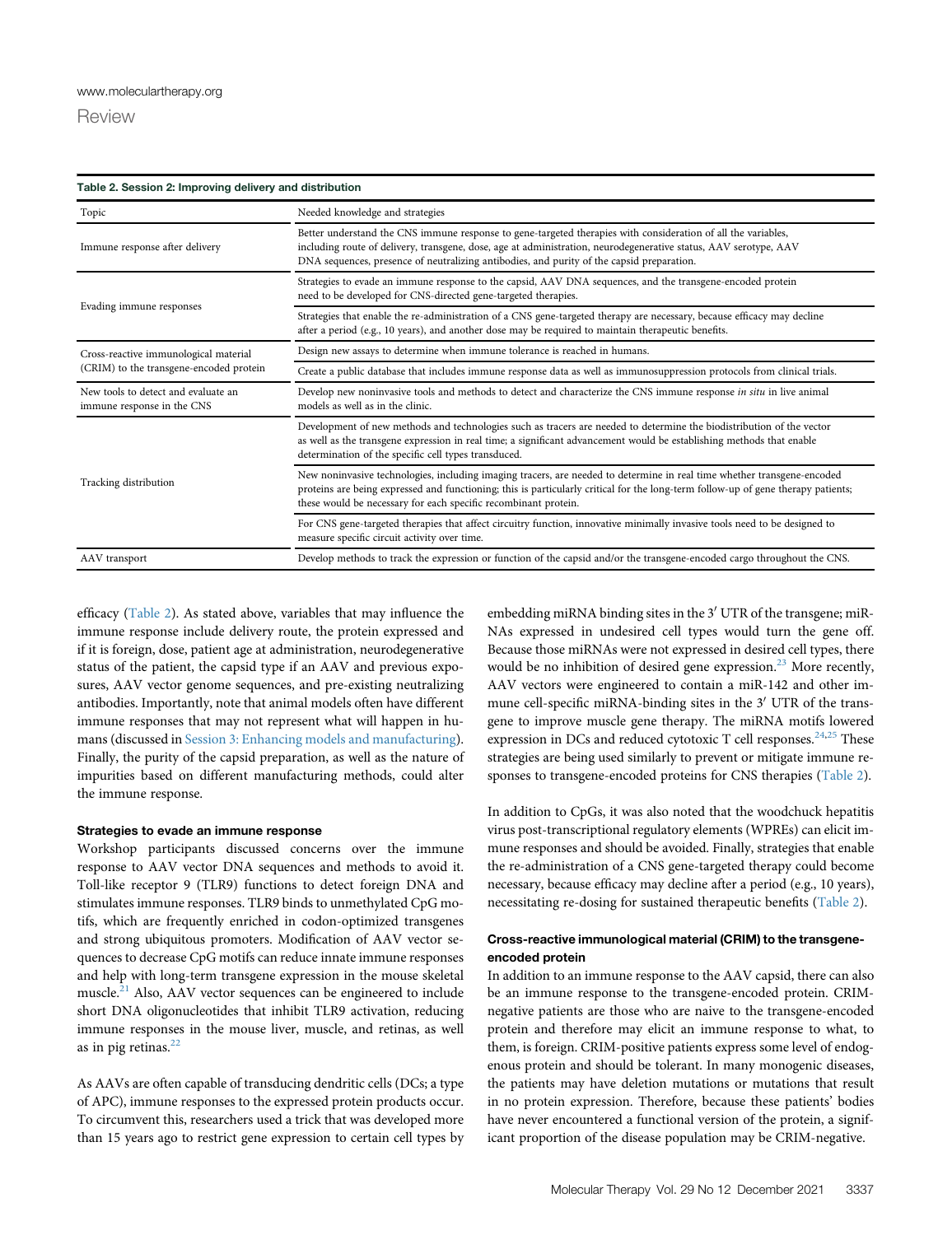There were two challenges noted by KOLs. One challenge is correctly identifying patients who are CRIM-negative before initiating gene therapy. The other is prophylactically managing an immune response against a transgene-encoded protein. However, it was also noted that the importance of CRIM status depends on the protein. In Pompe disease, it is critical to know CRIM status prior to administering enzyme replacement therapy (ERT) or gene replacement therapy, as an antibody response to transgene protein has been shown to decrease the efficacy and can be life threatening.<sup>[26](#page-13-4)</sup> However, in other lysosomal disorders, it has been seen that a patient with a negative CRIM status may exhibit an antibody response that may reduce efficacy, but it is not a life-threatening response. As immune responses to recombinant proteins can be very distinct in different diseases, it would be helpful to have a public database for the human clinical trials data to help compare and predict the potential for an immune response to a gene-targeted therapy as well as the effectiveness of various immunosuppression protocols ([Table 2\)](#page-6-0). Such a database, which would evolve as new data emerge, would complement the AAV CNS atlas described in [Session 1: Control of level and location](#page-2-0).

To prevent immune responses to foreign proteins, immunomodulation strategies to induce tolerance can be developed. These could be mirrored after immunomodulation protocols developed for ERT for CRIM-negative patients with Pompe disease.<sup>[26](#page-13-4)</sup> Finally, participants indicated the need to develop new assays to determine when immune tolerance is reached in humans ([Table 2](#page-6-0)).

#### New tools to detect and evaluate CNS immune responses

Workshop participants stated that more tools and methods to detect and evaluate CNS immune responses in situ in both animal models and humans are needed. Edema and inflammation after AAV administration can be detected by neuroimaging, but it would be helpful to have methods with higher sensitivity to detect the types of immune responses. In addition, there were questions about pleocytosis and its induction as well as the function of the white blood cells in terms of activity and antigen specificity. Therefore, new noninvasive tools and methods to detect and characterize CNS immune responses in situ in both animal models and humans would be advantageous for the field [\(Table 2](#page-6-0)).

# Tracking distribution

During session 1, the issue of overexpression, and specifically the need to develop methods and technologies that will result in more uniform intracellular concentrations of AAV or ASOs across the CNS were discussed [\(Table 1\)](#page-3-0). As these methods are developed, the field needs accurate technologies to quantify both vector distribution and transgene expression levels. Currently, the most common tools are neuroimaging with tracers and post-mortem analysis. Imaging and tracers have been proven to be quite powerful noninvasive tools over the years in clinical medicine, but they would be especially useful for gene therapy. Magnetic resonance imaging (MRI) has successfully been used both in  $NHPs^{27}$  $NHPs^{27}$  $NHPs^{27}$  and humans<sup>[28](#page-13-6)</sup> to track rAAV distribution. In NHPs, an AAV9 dose that included the contrast agent gadoteridol was administered by i.t. delivery into the cerebromedullary cistern or lumbar space to monitor distribution patterns by MRI. This cistern delivery resulted in broad distribution of the contrast agent in the brain and spinal cord, and this distribution was enhanced when com-bined with lumbar injection.<sup>[27](#page-13-5)</sup> Furthermore, the kinetics of the CSF vector concentration was determined in real time. In addition, a quantitative method has also been developed for the whole-body imaging using iodine 124 (I-124) as a PET tracer. I-124-labeled AAV (AAV9 or AAVrh.10) was administered by i.v. and i.c. injections in NHPs. The tropism of the virus was measured by dosimetry or-gan-specific biodistribution for 72 h after administration.<sup>[29](#page-13-7)</sup> These methods allowed for AAV vector tracking immediately after administration. However, they only show where vector can go, and would benefit from being coupled with methods to assess expression in situ ([Table 2](#page-6-0)). This could include the development of non-substrate PET ligands. Noninvasively determining the specific cell types transduced is extremely challenging, but the ability to do this would be a significant advancement to the field ([Table 2\)](#page-6-0). Additionally, postmortem analysis of tissues at the single cell level should be done. These data could be added to the atlas describing biodistribution together with noninvasive imaging data, providing a summary of where the vector particles distribute, and the outcome after delivery.

In addition to knowing where vectors go and what cells they transduce, it is important to assess the functional output of the gene therapy product, as in the case for AAV delivery of aromatic L-amino acid decarboxylase (AADC) for Parkinson's disease. After AAV2- AADC administration, dopamine synthesis levels increase due to recombinant AADC expression, which can be determined using  $6-[18F]$ fluoro-L-3,4,-dihydroxyphenylalanine (FDOPA) and PET im-aging.<sup>[30](#page-13-8)</sup> This allows for the detection of a functional recombinant protein, localization of expression, and assessment of the level and longevity of expression. This approach should be applied to other disorders, which would require new tracer development. These and other novel noninvasive technologies would enable analysis of gene expression in real time for the long-term follow-up of gene therapy patients ([Table 2\)](#page-6-0). In a similar vein, CNS gene-targeted therapies that affect circuitry function require innovative minimally invasive tool development to measure specific circuit activity temporally [\(Table 2](#page-6-0)). The technologies could be validated in large animal models and eventually applied to patients to help assess therapeutic efficacy.

#### AAV transport via neuronal processes

The CNS has long neuronal projections that extend into different CNS and peripheral nervous system (PNS) areas. Participants discussed that different AAV serotypes can move anterograde and/or retrograde along the axons. Therefore, the primary transduction can be targeted to a certain part of the brain and the virus can be transported to other parts of the brain by axonal projections. Also, note that if the transgene-encoded protein can be released into the synapse by the pre-synaptic neuron, post-synaptic uptake could occur. However, to date, most cell-to-cell protein transfer of gene therapy products overexpressed in CNS cells occurs from release and uptake by the endosomal-lysosomal system, a process known as cross-correction. Methods to non-invasively track the transgene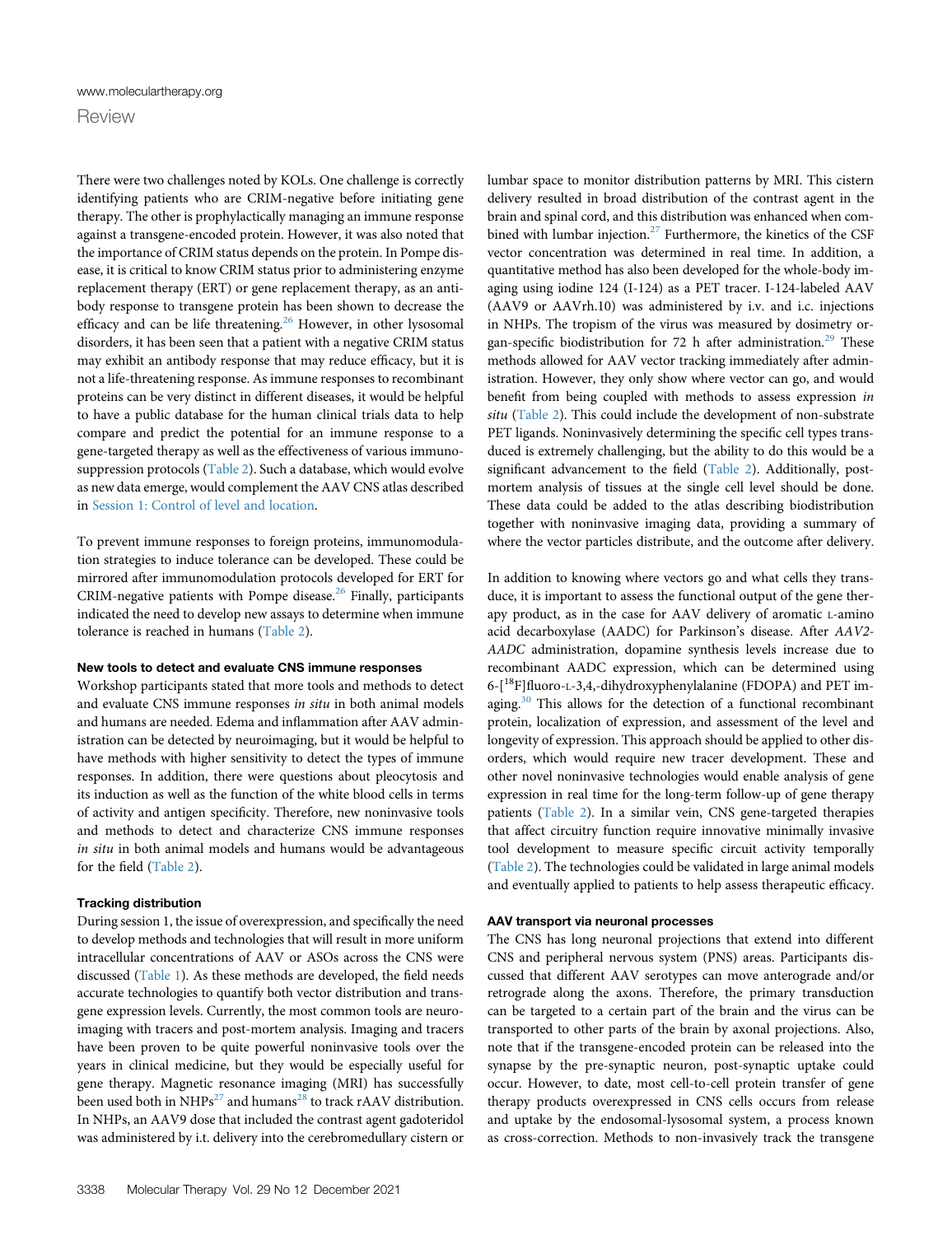expression (e.g., mRNA) as well as the transgene-encoded protein throughout the CNS ([Table 2\)](#page-6-0) would be advantageous to better understand the penumbra of cross-correction that can occur after focal gene delivery.

The pathology of each disease may impact intercellular movement of particles and the ability for cells to secrete and take up gene therapy products. It may be possible to bypass the pathways that are not functioning and target those that have an available detour around the affected pathway. This highlights the importance of knowing the neurodegenerative status of the animal model or human during the disease course.

#### Disease states

The KOLs noted that the disease state throughout the course of the disease needs to be understood. For example, cell surface receptors may be affected that will influence transduction. The pathology of each disease may impact intercellular movement of particles and the ability for cells to secrete and take up gene therapy products. It may be possible to bypass the pathways that are not functioning and target those that have an available detour around the affected pathway. Also, CSF flux may be affected by disease state, affecting distribution. As mentioned above, there are other variables to consider, including neurodegeneration, inflammation, and status of the BBB. Therefore, it is important to understand and determine the disease state of the animal models or patients prior to gene-targeted therapy administration.

#### <span id="page-8-0"></span>Session 3: Enhancing models and manufacturing

For the first half of session 3, the focus of the discussion was on animal models, including advantages and disadvantages of rodents compared to large animal models, as well as how to model the immune responses to therapies. For the second half of session 3, participants discussed AAV manufacturing and batch production challenges, especially for ultra-rare diseases.

#### Animal model scale

Participants discussed the importance of using animal models to address issues that have been identified from clinical trials. Despite the known differences between species, much of the preclinical research on gene-targeted therapies is conducted in the mouse. This is due to the numerous advantages of the mouse model, including the relatively short breeding time, large litter size, and low animal care cost, as well as the ability to make genetic disease models and the availability of genetic and cellular tools for analysis.

Despite these advantages, the gene therapy field cannot rely exclusively on mouse studies. The human brain is approximately 3,800 times larger than the mouse brain, $31$  such that with CNS-directed and localized administration, a focal delivery that is effective in the mouse will cover only a fraction of the target brain tissue in humans. There are also significant differences in diffusion and cellular transport not only because of size but also differences in the cellular and extracellular architecture. In addition, this difference in scale makes it difficult to extrapolate from mouse studies to ascertain appropriate dosing and optimal distribution for patients. Is an accurate dose being used in the clinic? Is underdosing an issue from mice to humans?

For brain-directed gene therapies, the larger animal models, including dogs, pigs, sheep, and NHPs, are better models for determining dosing and delivery due to their relatively more similar size to humans. This is especially important when targeting deep brain areas. When AAV is administered i.t., i.c., or i.c.v., it can be difficult to reach the entire human brain, in particular the deep brain regions such as the midbrain. A noninvasive method to deliver vector to the deep brain regions could be developed in larger animal models. Another advantage of using large animal models is that their neocortex is gyrencephalic (i.e., has convolutions) as in humans, whereas the mouse brain is lissencephalic (i.e., is smooth). Parallel studies conducted in both a mouse and a large animal model using the same capsid, promoter, vector preparation, delivery route, and normalized dose so that all the variables are standardized would facilitate translation across species ([Table 3](#page-9-0)). Such studies would be important building blocks for the AAV CNS atlas described in [Session 1: Control of level](#page-2-0) [and location.](#page-2-0) Additionally, as we learn more about virus receptors, we can learn what models to apply to current and emerging capsids, as different species have varying glycosylation patterns and extracellular matrix proteins that may impact vector binding, uptake, and, therefore, transduction.

Another advantage of the large animal model is that transgene expression can be followed for years to determine efficacy and long-term safety. Moreover, such a model can be used as for research into the therapeutic re-administration. Based on ongoing clinical studies, readministration may not be needed for many years (e.g., 10 years), but large animal models could help inform questions such as if, when, and how often to re-administer gene therapy in patients ([Table 3\)](#page-9-0).

#### Animal models of immune response

Another concern identified in clinical trials that can be evaluated in animal models is the immune response to the therapeutic product. In the clinic, if a patient develops anti-transgene or anti-capsid immunity, they may lose transgene expression, which diminishes any beneficial effects. The scientific community requires better animal models that reflect what happens in the human immune response. This is vital for both determining whether an AAV capsid or vector payload (expressed or DNA sequences) will elicit immune responses prior to going to the clinic as well as for developing immunosuppressive regimens for preventing or mitigating those responses.

While the mouse model offers many advantages to examine immune response to foreign antigens, including genetic and cellular tools, they are problematic because they are typically inbred and immunologically naive. In addition, the mouse immune system is significantly different from humans, including the balance of leukocyte subsets, Toll-like receptors, antigen-presenting function of endothelial cells, and antibody subsets.<sup>32</sup>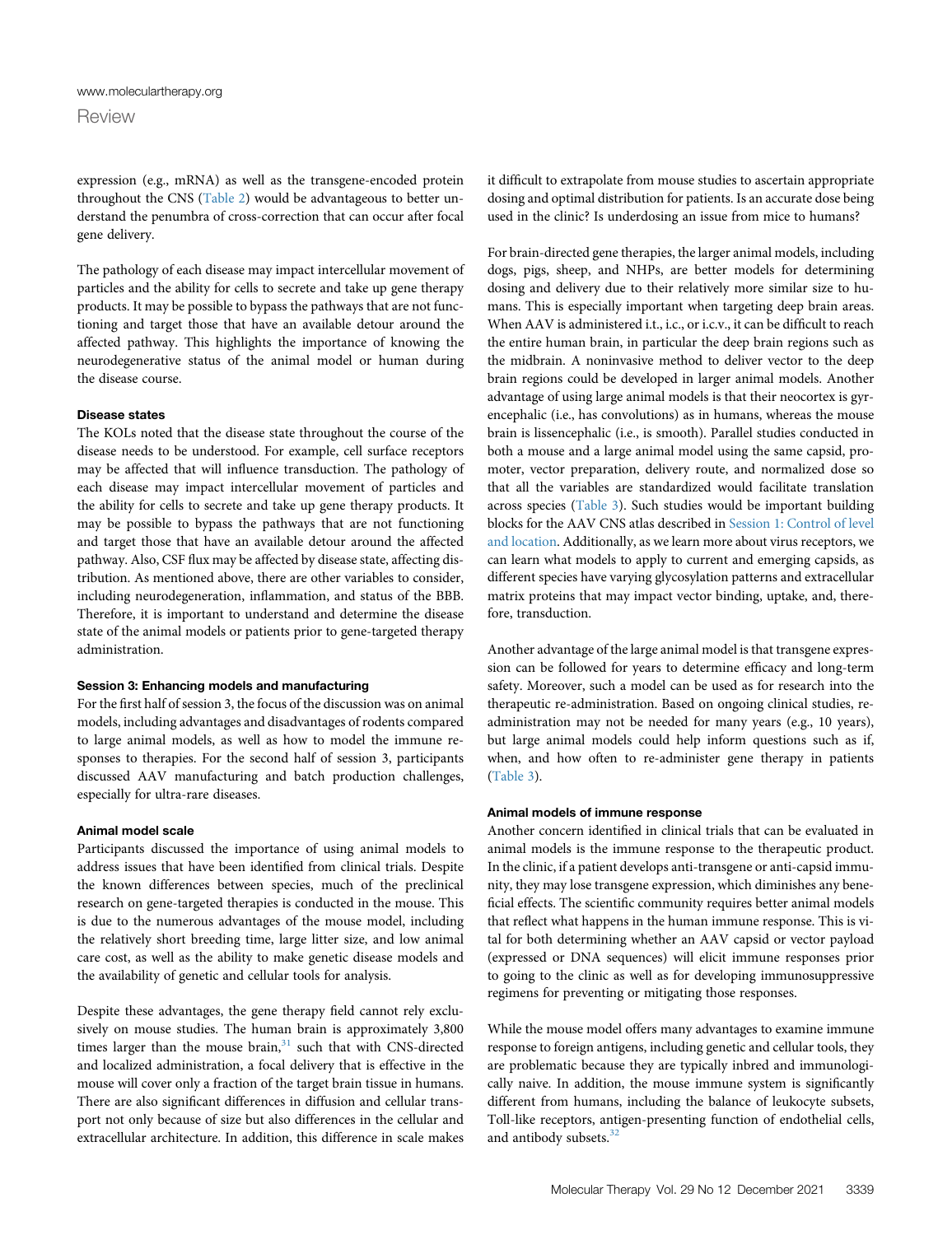<span id="page-9-0"></span>

| Table 3. Session 3: Enhancing models and manufacturing |                                                                                                                                                                                                                                                                                                                                                                                                                                            |
|--------------------------------------------------------|--------------------------------------------------------------------------------------------------------------------------------------------------------------------------------------------------------------------------------------------------------------------------------------------------------------------------------------------------------------------------------------------------------------------------------------------|
| Topic                                                  | Needed knowledge and strategies                                                                                                                                                                                                                                                                                                                                                                                                            |
| Animal model scale                                     | Large animal models may be more informative than rodent models to assess vector distribution and estimate appropriate<br>dosing in humans; parallel studies conducted in both mice and a large animal model using the same capsid, promoter,<br>vector preparation, delivery route, and normalized dose so that all the variables are standardized would facilitate<br>translation across species.                                         |
|                                                        | Take advantage of the increased lifespan of large animal models to understand how to enable re-administration of<br>CNS-directed gene-targeted therapies.                                                                                                                                                                                                                                                                                  |
| Animal models of immune response                       | Identify or develop the appropriate animal models that predict the human immune response to capsids and<br>transgene-encoded proteins; a prerequisite might be a better understanding of the immune systems of larger animal<br>models to determine whether they are an appropriate representation of the human response.                                                                                                                  |
|                                                        | Develop better tools to detect and monitor the immune response in large animal models.                                                                                                                                                                                                                                                                                                                                                     |
|                                                        | Testing AAV administration in NHPs paired with immunosuppression protocols that may be used in clinical trials could<br>yield new important information.                                                                                                                                                                                                                                                                                   |
| AAV manufacturing                                      | Address manufacturing challenges, including capacity, cost, complexity, and diversity of the available production systems<br>and standards for the identification and measurement of critical quality attributes of the final product.                                                                                                                                                                                                     |
| Batch production for ultra-rare diseases               | Consider the unique complexities to developing gene-targeted therapies for ultra-rare diseases and how to advance the<br>therapeutics in a timely way where they are held to the same safety standards as those for common disorders, but maybe<br>not the same regulatory standards in terms of the requirement for multiple manufacturing runs for licensing; this could<br>possibly be accomplished through collaboration with the FDA. |
|                                                        | Develop a CMC platform for ultra-rare disorders.                                                                                                                                                                                                                                                                                                                                                                                           |

The rat was also discussed as a model to determine immune response to a therapeutic agent. The rat immune system is more like that in hu-mans than is the mouse immune system.<sup>[33](#page-13-11)</sup> For example, rats and humans have an active complement system that is not as active in mice.[34](#page-13-12) In addition, rats and humans both have activated T cells that express major histocompatibility complex (MHC) class II mole-cules and CD4<sup>+</sup>/CD8<sup>+</sup> macrophages.<sup>[33](#page-13-11)</sup> Finally, genetic engineering tools are increasingly available in non-mouse models. For example, the CRISPR-Cas9 system can be used to modify the rat to make a dis-ease model for preclinical studies.<sup>[35](#page-13-13)</sup>

Large animal models should also be considered for immune response studies, including dogs, pigs, sheep, and NHPs. However, the limitations with large animal models relative to rodents are the extended time for breeding, the smaller litter size, and the increased animal care cost. Furthermore, in comparison to mouse models, there is the lack of genetic and cellular tools to characterize the immune response in-depth. It was also noted that large animal models do not always predict what will happen in humans. For example, liverdirected AAV gene therapy in the hemophilia B dog model resulted in long-term expression of canine factor IX, as intended. However, in the clinic it resulted in an immune response to the AAV capsid and low efficacy.<sup>[36](#page-13-14)</sup>

Clearly more research is required to identify or develop more appropriate animal models for predicting human immune responses to viral capsids and the transgene-encoded proteins or other viral and non-viral elements. A better understanding of the immune systems of larger animal models would be a first step toward determining their utility in predicting human immune responses ([Table 3](#page-9-0)). Better tools to detect and monitor immune responses in large models are needed

([Table 3\)](#page-9-0), as the repertoire of immunosuppressive agents that are used in humans might not be applicable to other large animal models (e.g., dogs, sheep, or pigs) due to interspecies differences. Perhaps for this reason, NHPs are best, but they are expensive and becoming increasingly more so for academic research in this space.

Finally, it was discussed that because immunosuppression protocols are used in clinical trials, lack of use of similar protocols in preclinical studies may misinform the ability for proper clinical translation. Therefore, it was suggested that the testing of clinical immunosuppression protocols in NHPs paired with AAV administration may yield new important information [\(Table 3\)](#page-9-0).

# AAV manufacturing

There were many challenges identified pertaining to manufacturing of gene therapies, including capacity, cost, production systems, and product quality attributes. Limited capacity has been a constraint for AAV gene-targeted therapies, and the ability to manufacture investigational products in a timely manner to support clinical development and eventual commercial launch is a common problem. In addition, cost poses serious challenges, especially for academic centers, small biotechnology companies, and foundations. One cause of this is that multiple batches of a product may need to be manufactured before a process is fully optimized and compliant to be used in a clinical trial setting. The complexity and diversity of the available production systems is a further challenge, and efforts are being made to simplify these procedures. A question was also raised about whether manufacturing systems and quality release assays could be standardized and made publicly available. This becomes increasingly difficult if multiple capsids are emerging, each with their own nuances and differing transduction capabilities in cell lines. In addition, the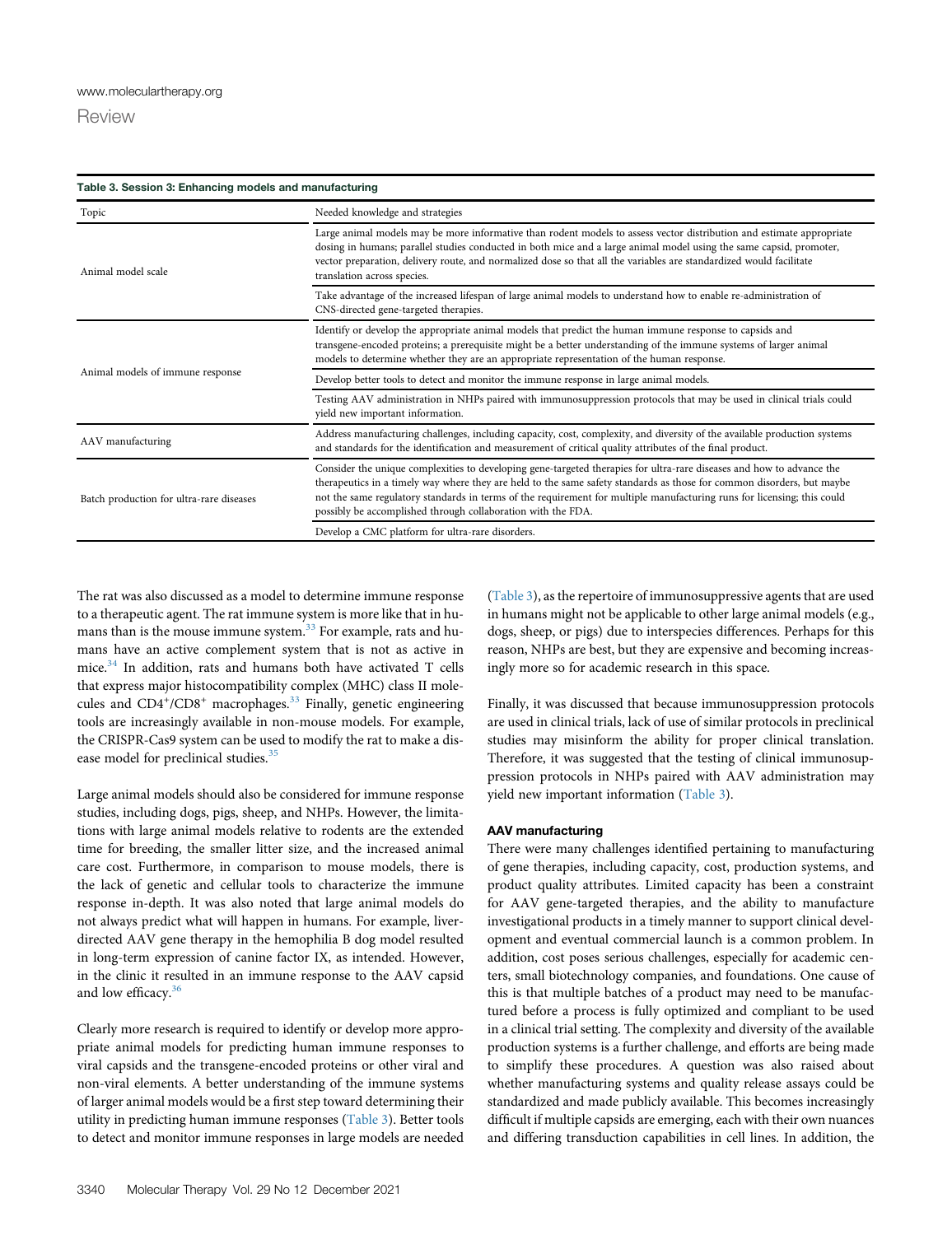necessary quality attributes of the product must be established, including the identification of the most critical steps to ensure safety and potency and the determinants of innate and adaptive immune response (e.g., CpG motifs, AAV empty capsids). Characterizing these quality attributes will help guide vector design and manufacturing methods and may improve cost and timelines to product release for patient application ([Table 3](#page-9-0)).

#### Batch production for ultra-rare diseases

Much of the discussion focused on one of the challenges raised in the pre-meeting call: the need to address the issues of batch production for the ultra-rare diseases. Based on the Rare Diseases Act of 2002 (Public Law 107-280), a rare disease is defined as a condition affecting fewer than 200,000 individuals in the United States ( $\sim$ 0.06% of the population). There is no legal definition of ultra-rare disease in the United States; however, in Europe the National Institute for Health and Care Excellence defines an ultra-rare disorder as one that affects 1 in 50,000 persons (0.002% of the population).[37](#page-13-15) Therefore, this definition will be used to define ultra-rare diseases for the purpose of this workshop summary.

The participants pointed out that for an ultra-rare CNS disorder, it may be possible to make one batch of the therapeutic product for all of the good laboratory practice (GLP) studies, investigational new drug (IND)-enabling studies, stability studies, and to treat all of the patients for the foreseeable future. One of the difficulties in developing gene-targeted therapies for ultra-rare diseases is the cost associated with manufacturing multiple batches to satisfy regulatory requirements, particularly for commercialization of a product. However, there may be no need to commercialize products for the ultra-rare CNS disorders but rather use the product as an open-ended IND, best sponsored by the National Institutes of Health (NIH) or other government agencies. This is because for-profit industry and biotech groups are unlikely to be interested in developing a therapeutic with a low likelihood of commercial viability. Thus, KOLs concluded that the complexities of gene-targeted therapies for ultra-rare diseases need special consideration. One possibility to advance the therapeutics in a timely way is to hold them to the same safety standards as those for common disorders, but perhaps not to the same regulatory standards in terms of the requirement for multiple manufacturing runs typically required for licensing ([Table 3](#page-9-0)).

For some ultra-rare CNS disorders, systemic AAV delivery may be used to treat the brain, spinal cord, and other peripheral organs. With currently available AAV capsids, a very high dose of the vector would be required, and one manufacturing run may be insufficient. Work is needed to improve capsids with these capabilities so that reasonable doses can be applied to limit the toxicities that would likely emerge from these high-dose exposures. Advances in this space would reduce the amount of product required for many patients as well as improve safety measures.

In addition, attendees discussed the feasibility of establishing standardized processes and procedures for manufacturing [\(Table 3\)](#page-9-0).

One possibility is to develop a chemistry, manufacturing, and controls (CMC) platform for ultra-rare disorders in which only one component is changed in the vector product (e.g., the transgene). It is a "plug-and-play" concept where the capsid, enhancer, and promoter would stay the same and one would "plug-in" a different transgene. Therefore, all of the other data that are generated from prior AAV batch productions using the vector backbone could be applicable and referenced by investigators, manufacturers, and regulatory groups. These standardized data would accelerate manufacturing and regulatory approval processes and be a public resource upon which new clinical trials for different diseases could be more readily launched. At the present time, no given capsid satisfies the requirements for a plug-and-play modality. As discussed in [Session 1: Con](#page-2-0)[trol of level and location](#page-2-0), most diseases require sufficient but not too much transgene expression, and broad coverage of many different brain areas. For the CNS, an additional consideration is the substantial heterogeneity in the cell types and brain regions that may be affected in the various disorders. The plug-and-play approach would be applicable to disorders that would require the transduction of the same cell type or brain region. For example, CNS disorders that require transgene expression throughout the brain and spinal cord could all use the same vector backbone.

#### Session 4: Impacting patients

The focus of session 4 was on how gene-targeted therapies can impact patients, including learning from models of collaborative networks, establishing a shared database of preclinical and clinical data, implementing innovative/adaptive trial design, standardizing clinical procedures/measurements, improving diagnostics and clinical trial readiness, and considering ethics in all aspects of research.

#### Collaborative network

Dr. Nita Seibel from the National Cancer Institute (NCI) presented the Children's Oncology Group (COG; [https://childrensoncologygroup.](https://childrensoncologygroup.org/) [org/](https://childrensoncologygroup.org/)) as an example of how to address a medical area such as childhood and adolescent cancers through collaboration among clinicians and research scientists in academic centers, advocacy groups, industry partners, and NCI officials. The COG is a multi-center cooperative initiative that aims to prevent as well as cure pediatric cancers. The COG has approximately 200 research sites across the United States, where more than 90% of children with cancer in the country are treated.

Participants discussed the potential of establishing a similar type of collaborative effort for gene-targeted therapies for both rare and ultra-rare neurological disorders. It was emphasized that therapies are needed for the ultra-rare disorders that are unlikely to be commercially viable for industry. Establishing such a network would require a concerted effort from academic researchers, clinical trialists, patient advocates, industry researchers, ethicists, members of the NIH, and regulatory professionals at agencies such as the US Food and Drug Administration.

Furthermore, it was suggested that a network of Gene-Targeted Therapies Centers of Excellence (COEs) for Rare Neurological Disorders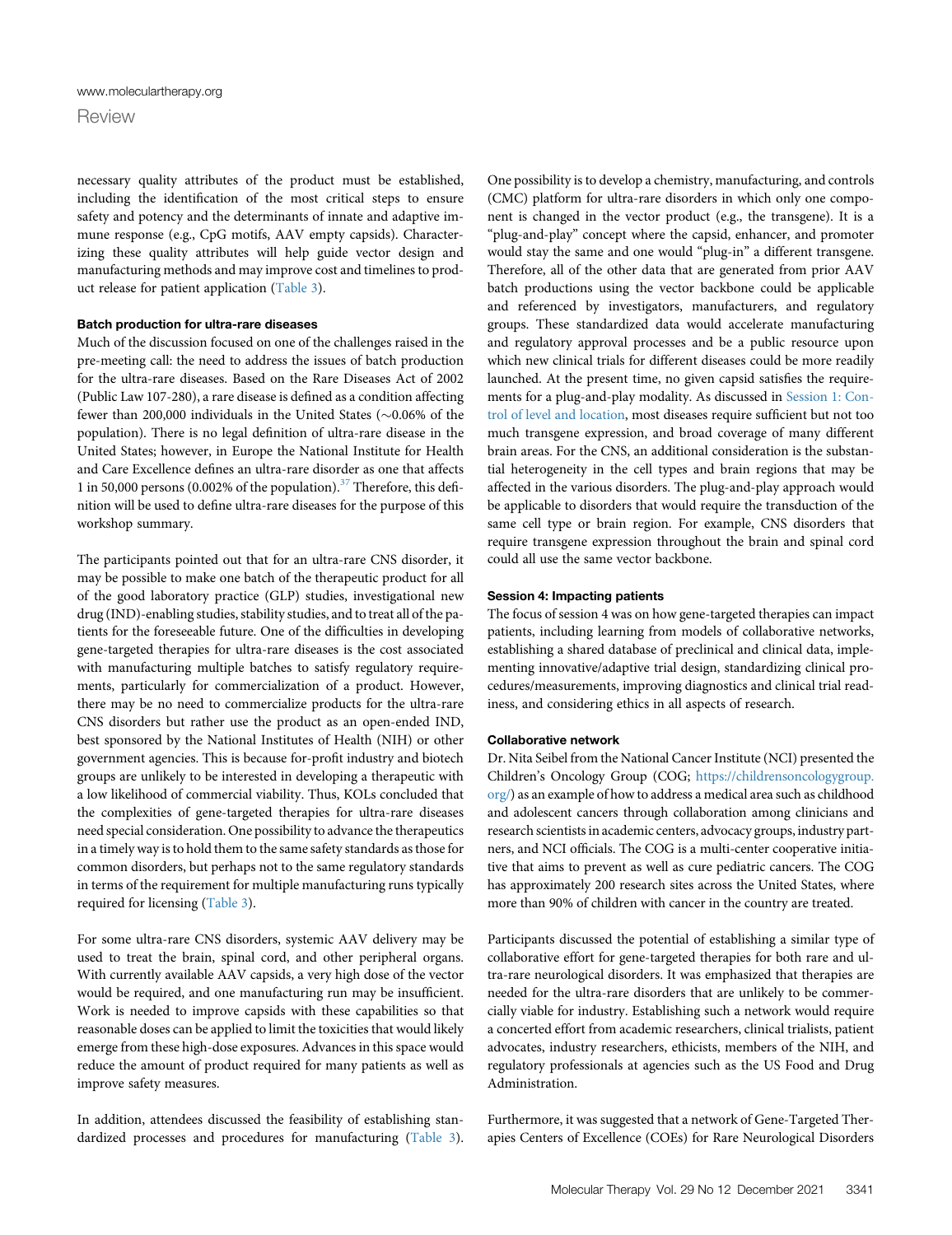<span id="page-11-0"></span>

| Table 4. Session 4: Impacting patients                     |                                                                                                                                                                                                                                                                                                                                                                                                                                                     |
|------------------------------------------------------------|-----------------------------------------------------------------------------------------------------------------------------------------------------------------------------------------------------------------------------------------------------------------------------------------------------------------------------------------------------------------------------------------------------------------------------------------------------|
| Topic                                                      | Needed knowledge and strategies                                                                                                                                                                                                                                                                                                                                                                                                                     |
| Collaborative network                                      | Establish a network of Gene-Targeted Therapies Centers of Excellence (COEs) for Rare Neurological Disorders with expertise<br>in preclinical research, diagnostics, natural history studies, outcome measures, imaging, manufacturing, ethics, and clinical trials<br>for delivery of gene-targeted therapies; the network could also provide local clinical sites for patients to minimize travel for the<br>therapy administration and follow-up. |
|                                                            | Create a database that contains the relevant preclinical, manufacturing, and clinical data that could be shared across a network.                                                                                                                                                                                                                                                                                                                   |
| Natural history, product delivery,<br>and outcome measures | Develop innovative methods for characterizing natural history, distribution to patients, patient access, and identifying outcome<br>measures.                                                                                                                                                                                                                                                                                                       |

should be established [\(Table 4](#page-11-0)). Multiple components were suggested for these centers, including expertise in preclinical research, diagnostics, natural history studies, patient-centered outcome measures, imaging, manufacturing, and clinical trials for delivery of gene-targeted therapies. There could be a centralized Institutional Review Board (IRB) as well as a Data Coordinating Center (DCC). The DCC could host a database that contains the relevant preclinical, manufacturing, and clinical data that could be shared across the network ([Table 4\)](#page-11-0). The DCC could also assist in developing clinical protocols and regulatory documents. In addition, training could be offered for coordinators, research nurses, and clinicians.

With the collection and sharing of both preclinical and clinical data, the field can learn from each therapy development step and clinical trial to inform the next cycle for the same or a different disease. This could include the AAV vector, route of delivery, immunosuppression protocols, outcome measures, and long-term follow-up. There also is the opportunity to standardize clinical procedures and measurements. For example, the standardization of methods to measure the immune response will allow for comparability across trials. In addition, adaptive trial designs for extremely rare disorders are of prime importance because there are very few patients to determine efficacy and, for AAV gene therapy, the patients are currently unable to undergo a second administration.

The COEs should be geographically distributed throughout the United States to make it convenient for patients and families. For some disorders, it can be logistically arduous for patients and families to travel to a clinical center, supporting a need for innovation in patient enrollment and post-therapy delivery monitoring methods. In addition, for some therapies such as ASOs that must be re-administered frequently (e.g., every few weeks), geographic distribution would allow patients access to a local COE without having to relocate their entire family to one clinical center. Having access to local COEs would ease family burdens for long-term follow-up ([Table 4](#page-11-0)).

# Diagnosis, natural history, and clinical outcome assessments (COAs)

The early diagnosis of patients was identified as a critical challenge. For neurological disorders, and especially neurodegenerative disorders, it is predicted that early intervention will result in better clinical outcomes. In addition, it was discussed that when identification of genetic disorders through newborn screening is implemented, many diseases may be more prevalent than was previously thought.

Clinical trial readiness should also be a shared goal. Researchers and advocacy members should collaborate to establish a patient registry for identification of patients for natural history studies of disorders and to recruit for clinical trials. The natural history of ultra-rare disorders and the identification of fit-for-purpose outcome measures are critical to determine efficacy of gene-targeted therapies. The characterization of the natural history and identification of COAs need to be initiated before or in parallel with gene-targeted therapies.

It was suggested that the COEs could provide a shared infrastructure, but also develop innovative methods for characterizing natural history and identifying outcome measures [\(Table 4](#page-11-0)). As it will be difficult to obtain robust, prospective natural history data for ultra-rare disorders (e.g., 10 patients in the world), retrospective analysis should be considered to complement prospective studies.

The question of how to identify efficacy measures for Ns of 1 or 2 or even Ns of 5 clinical trials was raised and is an important problem to solve moving forward. As N of 1 trials are becoming more prevalent for ASO therapies, the FDA recently released guidance for IND submissions for these individualized therapies ([https://www.](https://www.fda.gov/regulatory-information/search-fda-guidance-documents/ind-submissions-individualized-antisense-oligonucleotide-drug-products-administrative-and-procedural) [fda.gov/regulatory-information/search-fda-guidance-documents/ind](https://www.fda.gov/regulatory-information/search-fda-guidance-documents/ind-submissions-individualized-antisense-oligonucleotide-drug-products-administrative-and-procedural)[submissions-individualized-antisense-oligonucleotide-drug-products](https://www.fda.gov/regulatory-information/search-fda-guidance-documents/ind-submissions-individualized-antisense-oligonucleotide-drug-products-administrative-and-procedural)[administrative-and-procedural\)](https://www.fda.gov/regulatory-information/search-fda-guidance-documents/ind-submissions-individualized-antisense-oligonucleotide-drug-products-administrative-and-procedural) as well as discussed the implications in an editorial. $38$  These trials are for disorders that are rapidly progressing with high morbidity and often fatal. It is suggested that as soon as a therapy development begins, the patient should be followed and assessed frequently to potentially identify COAs to measure efficacy.

# Ethics

An important component of any clinical trial is the ethics of both the intervention itself and the design and conduct of the trial. There needs to be equal access across racial, ethnic, and socioeconomic groups. This includes equity in patient recruitment as well as transparency of the recruitment criteria. There also needs to be transparency of the outcome expectations and the potential risks and benefits to the patients. We need to better understand the constraints in our infrastructures that place burdens on different socioeconomic and ethnic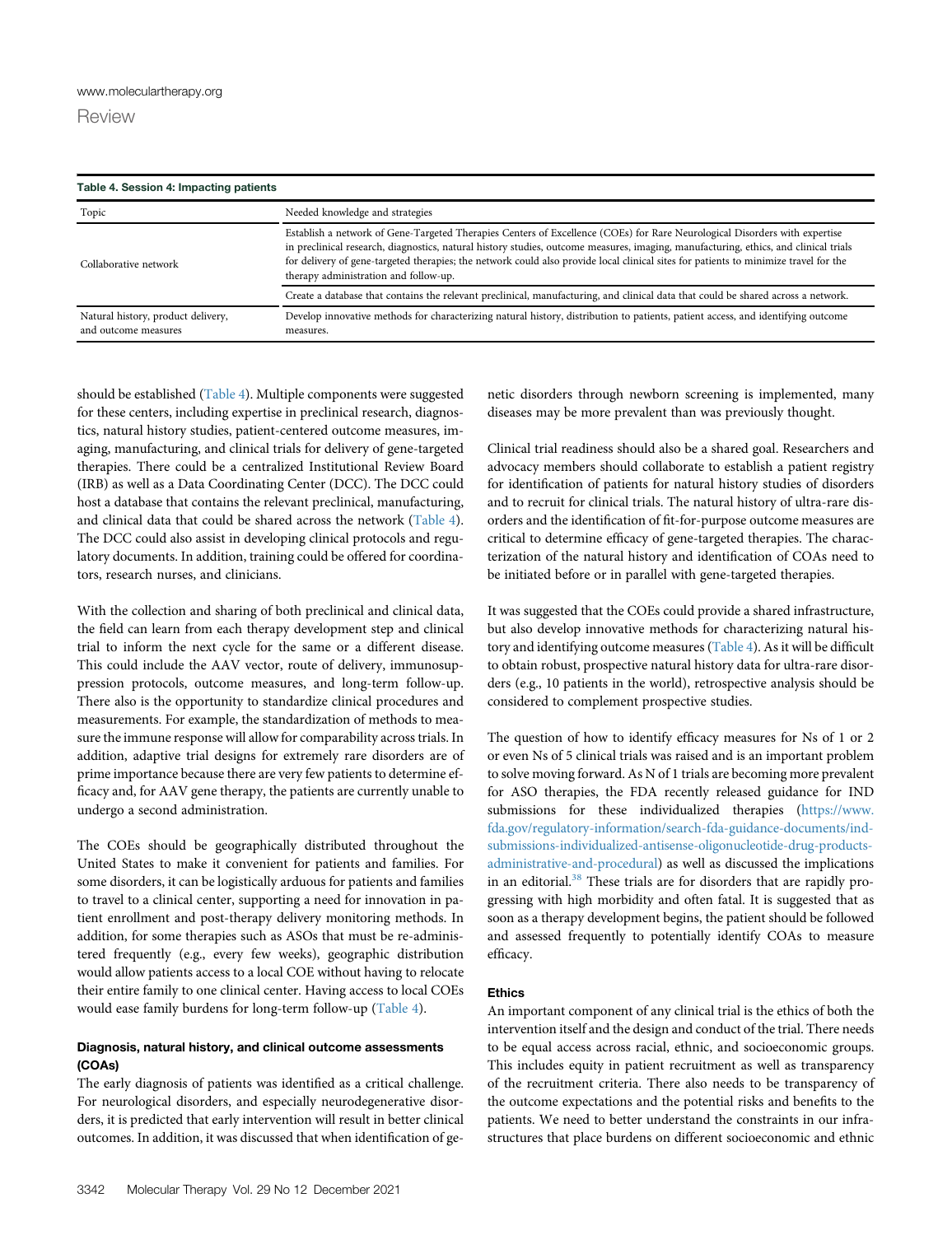[www.moleculartherapy.org](http://www.moleculartherapy.org)

groups in cell and gene therapy clinical trials, and help all individuals gain access to these life-changing therapies.

## **CONCLUSIONS**

This workshop summary provides an overview of key challenges in the field and suggests strategies to address them ([Tables 1](#page-3-0), [2,](#page-6-0) [3](#page-9-0), and [4\)](#page-11-0). While the field has made great strides forward in gene-targeted therapies during the last several decades for CNS disorders, much remains to be learned as we move to the clinic. Emerging technologies in delivery methods, vectors for delivery, and the payloads harnessed within them are invigorating the field and offer hope of addressing the unmet needs of thousands of patients. Major challenges will continue to emerge as we apply our learning, but with additional measures in place we hope to understand what roadmaps predict the correct approach and what early warning signs mean in terms of safety, efficacy, and broader utility. The enormity of the challenges and complexity of the technologies necessitate us to create a collaborative infrastructure that fosters synergy, maximizes efficiency, and expedites progress toward improved outcomes for patients.

#### <span id="page-12-0"></span>SUPPLEMENTAL INFORMATION

Supplemental information can be found online at [https://doi.org/10.](https://doi.org/10.1016/j.ymthe.2021.09.010) [1016/j.ymthe.2021.09.010](https://doi.org/10.1016/j.ymthe.2021.09.010).

# ACKNOWLEDGMENTS

The workshop was funded by NINDS. The views expressed in this summary are those of the individual authors and do not represent the views of the NIH.

# AUTHOR CONTRIBUTIONS

J.A.M. and B.L.D. wrote the manuscript with contributions from all authors. J.A.M., C.H.B., B.L.D., and G.G. were co-chairs of the workshop. All authors contributed to the development and implementation of the workshop.

# DECLARATION OF INTERESTS

B.L.D. is a co-founder of Spark Therapeutics and Spirovant Sciences. B.L.D. serves an advisory role and/or receives sponsored research support for her laboratory from Roche, NBIR, Homology Medicines, Triplet Therapeutics, Resilience, Intellia Therapeutics, Spirovant Sciences, Panorama Medicines, and Voyager Therapeutics. G.G. is a scientific co-founder of Voyager Therapeutics, Adrenas Therapeutics, and Aspa Therapeutics and holds equity in the companies. G.G. is an inventor on patents related to AAV-based gene therapy, some of which were licensed to commercial entities. The remaining authors declare no competing interests.

#### <span id="page-12-1"></span>**REFERENCES**

- 1. [Golebiowski, D., van der Bom, I.M.J., Kwon, C.S., Miller, A.D., Petrosky, K.,](http://refhub.elsevier.com/S1525-0016(21)00465-2/sref1) [Bradbury, A.M., Maitland, S., Kühn, A.L., Bishop, N., Curran, E., et al. \(2017\).](http://refhub.elsevier.com/S1525-0016(21)00465-2/sref1) [Direct intracranial injection of AAVrh8 encoding monkey](http://refhub.elsevier.com/S1525-0016(21)00465-2/sref1) b-N-acetylhexosamini[dase causes neurotoxicity in the primate brain. Hum. Gene Ther.](http://refhub.elsevier.com/S1525-0016(21)00465-2/sref1) 28, 510–522.
- <span id="page-12-2"></span>2. [Amado, D.A., Rieders, J.M., Diatta, F., Hernandez-Con, P., Singer, A., Mak, J.T.,](http://refhub.elsevier.com/S1525-0016(21)00465-2/sref2) [Zhang, J., Lancaster, E., Davidson, B.L., and Chen-Plotkin, A.S. \(2019\). AAV-medi-](http://refhub.elsevier.com/S1525-0016(21)00465-2/sref2)

[ated progranulin delivery to a mouse model of progranulin de](http://refhub.elsevier.com/S1525-0016(21)00465-2/sref2)ficiency causes T cell[mediated toxicity. Mol. Ther.](http://refhub.elsevier.com/S1525-0016(21)00465-2/sref2) 27, 465–478.

- <span id="page-12-3"></span>3. [Monine, M., Norris, D., Wang, Y., and Nestorov, I. \(2021\). A physiologically-based](http://refhub.elsevier.com/S1525-0016(21)00465-2/sref3) [pharmacokinetic model to describe antisense oligonucleotide distribution after intra](http://refhub.elsevier.com/S1525-0016(21)00465-2/sref3)[thecal administration. J. Pharmacokinet. Pharmacodyn.](http://refhub.elsevier.com/S1525-0016(21)00465-2/sref3) 48, 639–654.
- <span id="page-12-4"></span>4. D'Mello, S.R. (2021). MECP2 and the biology of MECP2 duplication syndrome. J. Neurochem. , Published online February 26, 2021. [https://doi.org/10.1111/jnc.](https://doi.org/10.1111/jnc.15331) [15331.](https://doi.org/10.1111/jnc.15331)
- <span id="page-12-5"></span>5. [Colón-Thillet, R., Jerome, K.R., and Stone, D. \(2021\). Optimization of AAV vectors to](http://refhub.elsevier.com/S1525-0016(21)00465-2/sref5) [target persistent viral reservoirs. Virol. J.](http://refhub.elsevier.com/S1525-0016(21)00465-2/sref5) 18, 85.
- <span id="page-12-6"></span>6. [Deverman, B.E., Pravdo, P.L., Simpson, B.P., Kumar, S.R., Chan, K.Y., Banerjee, A.,](http://refhub.elsevier.com/S1525-0016(21)00465-2/sref6) [Wu, W.L., Yang, B., Huber, N., Pasca, S.P., and Gradinaru, V. \(2016\). Cre-dependent](http://refhub.elsevier.com/S1525-0016(21)00465-2/sref6) [selection yields AAV variants for widespread gene transfer to the adult brain. Nat.](http://refhub.elsevier.com/S1525-0016(21)00465-2/sref6) [Biotechnol.](http://refhub.elsevier.com/S1525-0016(21)00465-2/sref6) 34, 204–209.
- <span id="page-12-7"></span>7. [Ravindra Kumar, S., Miles, T.F., Chen, X., Brown, D., Dobreva, T., Huang, Q., Ding,](http://refhub.elsevier.com/S1525-0016(21)00465-2/sref7) [X., Luo, Y., Einarsson, P.H., Greenbaum, A., et al. \(2020\). Multiplexed Cre-dependent](http://refhub.elsevier.com/S1525-0016(21)00465-2/sref7) [selection yields systemic AAVs for targeting distinct brain cell types. Nat. Methods](http://refhub.elsevier.com/S1525-0016(21)00465-2/sref7) 17[, 541](http://refhub.elsevier.com/S1525-0016(21)00465-2/sref7)–550.
- <span id="page-12-8"></span>8. Flytzanis, N.C., Goeden, N., Goertsen, D., Cummins, A., Pickel, J., and Gradinaru, V. (2020). Broad gene expression throughout the mouse and marmoset brain after intravenous delivery of engineered AAV capsids. bioRxiv. [https://doi.org/10.1101/2020.](https://doi.org/10.1101/2020.06.16.152975) [06.16.152975.](https://doi.org/10.1101/2020.06.16.152975)
- <span id="page-12-9"></span>9. [Hordeaux, J., Wang, Q., Katz, N., Buza, E.L., Bell, P., and Wilson, J.M. \(2018\). The](http://refhub.elsevier.com/S1525-0016(21)00465-2/sref9) [neurotropic properties of AAV-PHP.B are limited to C57BL/6J mice. Mol. Ther.](http://refhub.elsevier.com/S1525-0016(21)00465-2/sref9) 26[, 664](http://refhub.elsevier.com/S1525-0016(21)00465-2/sref9)–668.
- <span id="page-12-10"></span>10. [Earley, L.F., Conatser, L.M., Lue, V.M., Dobbins, A.L., Li, C., Hirsch, M.L., and](http://refhub.elsevier.com/S1525-0016(21)00465-2/sref10) [Samulski, R.J. \(2020\). Adeno-associated virus serotype-speci](http://refhub.elsevier.com/S1525-0016(21)00465-2/sref10)fic inverted terminal [repeat sequence role in vector transgene expression. Hum. Gene Ther.](http://refhub.elsevier.com/S1525-0016(21)00465-2/sref10) 31, 151–162.
- <span id="page-12-11"></span>11. [Lang, J.F., Toulmin, S.A., Brida, K.L., Eisenlohr, L.C., and Davidson, B.L. \(2019\).](http://refhub.elsevier.com/S1525-0016(21)00465-2/sref11) [Standard screening methods underreport AAV-mediated transduction and gene ed](http://refhub.elsevier.com/S1525-0016(21)00465-2/sref11)[iting. Nat. Commun.](http://refhub.elsevier.com/S1525-0016(21)00465-2/sref11) 10, 3415.
- <span id="page-12-12"></span>12. [Domenger, C., and Grimm, D. \(2019\). Next-generation AAV vectors](http://refhub.elsevier.com/S1525-0016(21)00465-2/sref12)—Do not judge [a virus \(only\) by its cover. Hum. Mol. Genet.](http://refhub.elsevier.com/S1525-0016(21)00465-2/sref12) 28 (R1), R3–R14.
- <span id="page-12-13"></span>13. Monteys, [A.M., Hundley, A.A., Ranum, P.T., Tecedor, L., Muehlmatt, A., Lim, E.,](http://refhub.elsevier.com/S1525-0016(21)00465-2/sref13) [Lukashev, D., Sivasankaran, R., and Davidson, B.L. \(2021\). Regulated control of](http://refhub.elsevier.com/S1525-0016(21)00465-2/sref13) [gene therapies by drug-induced splicing. Nature](http://refhub.elsevier.com/S1525-0016(21)00465-2/sref13) 596, 291–295.
- <span id="page-12-14"></span>14. [Rumachik, N.G., Malaker, S.A., Poweleit, N., Maynard, L.H., Adams, C.M., Leib, R.D.,](http://refhub.elsevier.com/S1525-0016(21)00465-2/sref14) [Cirolia, G., Thomas, D., Stamnes, S., Holt, K., et al. \(2020\). Methods matter: Standard](http://refhub.elsevier.com/S1525-0016(21)00465-2/sref14) [production platforms for recombinant AAV produce chemically and functionally](http://refhub.elsevier.com/S1525-0016(21)00465-2/sref14) [distinct vectors. Mol. Ther. Methods Clin. Dev.](http://refhub.elsevier.com/S1525-0016(21)00465-2/sref14) 18, 98–118.
- <span id="page-12-15"></span>15. [Buchlis, G., Podsakoff, G.M., Radu, A., Hawk, S.M., Flake, A.W., Mingozzi, F., and](http://refhub.elsevier.com/S1525-0016(21)00465-2/sref15) [High, K.A. \(2012\). Factor IX expression in skeletal muscle of a severe hemophilia](http://refhub.elsevier.com/S1525-0016(21)00465-2/sref15) [B patient 10 years after AAV-mediated gene transfer. Blood](http://refhub.elsevier.com/S1525-0016(21)00465-2/sref15) 119, 3038–3041.
- <span id="page-12-16"></span>16. [Chandler, R.J., Sands, M.S., and Venditti, C.P. \(2017\). Recombinant adeno-associated](http://refhub.elsevier.com/S1525-0016(21)00465-2/sref16) [viral integration and genotoxicity: Insights from animal models. Hum. Gene Ther.](http://refhub.elsevier.com/S1525-0016(21)00465-2/sref16) 28, 314–[322.](http://refhub.elsevier.com/S1525-0016(21)00465-2/sref16)
- <span id="page-12-17"></span>17. [Donsante, A., Miller, D.G., Li, Y., Vogler, C., Brunt, E.M., Russell, D.W., and Sands,](http://refhub.elsevier.com/S1525-0016(21)00465-2/sref17) [M.S. \(2007\). AAV vector integration sites in mouse hepatocellular carcinoma. Science](http://refhub.elsevier.com/S1525-0016(21)00465-2/sref17) 317[, 477.](http://refhub.elsevier.com/S1525-0016(21)00465-2/sref17)
- <span id="page-12-18"></span>18. [Hanlon, K.S., Kleinstiver, B.P., Garcia, S.P., Zaborowski, M.P., Volak, A., Spirig, S.E.,](http://refhub.elsevier.com/S1525-0016(21)00465-2/sref18) [Muller, A., Sousa, A.A., Tsai, S.Q., Bengtsson, N.E., et al. \(2019\). High levels of AAV](http://refhub.elsevier.com/S1525-0016(21)00465-2/sref18) [vector integration into CRISPR-induced DNA breaks. Nat. Commun.](http://refhub.elsevier.com/S1525-0016(21)00465-2/sref18) 10, 4439.
- <span id="page-12-19"></span>19. [Hordeaux, J., Buza, E.L., Dyer, C., Goode, T., Mitchell, T.W., Richman, L., Denton, N.,](http://refhub.elsevier.com/S1525-0016(21)00465-2/sref19) [Hinderer, C., Katz, N., Schmid, R., et al. \(2020\). Adeno-associated virus-induced dor](http://refhub.elsevier.com/S1525-0016(21)00465-2/sref19)[sal root ganglion pathology. Hum. Gene Ther.](http://refhub.elsevier.com/S1525-0016(21)00465-2/sref19) 31, 808–818.
- <span id="page-12-20"></span>20. [Hordeaux, J., Buza, E.L., Jeffrey, B., Song, C., Jahan, T., Yuan, Y., Zhu, Y., Bell, P., Li,](http://refhub.elsevier.com/S1525-0016(21)00465-2/sref20) [M., Chichester, J.A., et al. \(2020\). MicroRNA-mediated inhibition of transgene](http://refhub.elsevier.com/S1525-0016(21)00465-2/sref20) [expression reduces dorsal root ganglion toxicity by AAV vectors in primates. Sci.](http://refhub.elsevier.com/S1525-0016(21)00465-2/sref20) [Transl. Med.](http://refhub.elsevier.com/S1525-0016(21)00465-2/sref20) 12, eaba9188.
- <span id="page-12-21"></span>21. [Faust, S.M., Bell, P., Cutler, B.J., Ashley, S.N., Zhu, Y., Rabinowitz, J.E., and Wilson,](http://refhub.elsevier.com/S1525-0016(21)00465-2/sref21) [J.M. \(2013\). CpG-depleted adeno-associated virus vectors evade immune detection.](http://refhub.elsevier.com/S1525-0016(21)00465-2/sref21) [J. Clin. Invest.](http://refhub.elsevier.com/S1525-0016(21)00465-2/sref21) 123, 2994–3001.